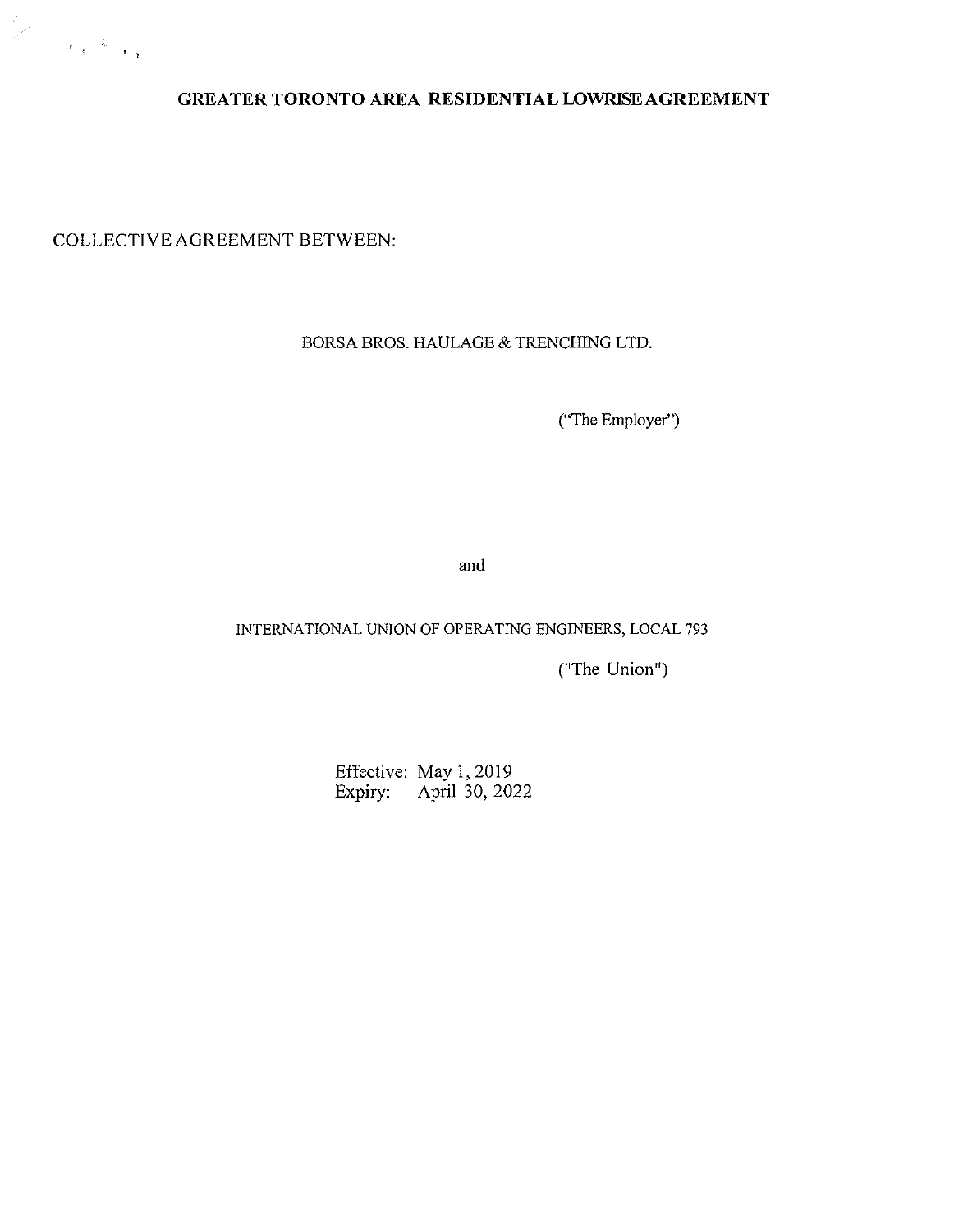#### $\ell$  or  $\ell$  -  $\ell$  and

Wherever the masculine gender is used it is deemed to refer as well to the feminine gender, as appropriate.

#### **ARTICLE 1: RECOGNITION**

- **1.1** The Employer recognizes the Union as the sole and exclusive bargaining agent for all employees engaged in the operation of cranes, shovels, bulldozers and similar equipment, and those primarily engaged in the repairing and maintaining of same and those employees engaged as surveyors while working within the Ontario Labour Relations Board Areas number 8, 9 and 18 excluding the industrial, commercial and institutional sector of the construction industry, save and except non-working foremen and persons above the rank of non-working foreman.
- **1.2** The terms and conditions of this collective agreement shall apply to all residential lowrise construction as specifically described in this collective agreement. For all other work the employer shall apply and be bound by the current terms and conditions of employment of the Union's appropriate area/sector collective agreement.
- **1.3** Without limiting the generality of **Article 1.2** above, if an employer covered by this agreement engages in work other than Residential construction and such other work comes within the purview of the existing Provincial Collective Agreement between the Operating Engineers Employee Bargaining Agency and the Operating Engineers Employer Bargaining Agency, the employer agrees to be bound by the Provincial Collective Agreement and apply the full terms and conditions therein.
- **1.4** It is further agreed between the parties that for excavation & backfill of residential apartment & condominium buildings the Provincial Collective Agreement referred to in **Article 1.3** above shall apply.
- **1.5** Without limiting the generality of **Article 1.2** above, should the Employer perform any work falling within the scope of the collective agreements with or binding upon the Union, then the Employer shall be bound by and perform such work in accordance with the terms and conditions of the applicable collective agreement including, but without limiting the generality of the foregoing, any tenns and conditions thereof with respect to contracting or subcontracting restrictions. The following collective agreements are for example only and are not meant to limit the scope of this clause.
	- **a)**  The **"Toronto and Area Road Builders Association Agreement"** being the collective agreement between the Metropolitan Toronto Road Bnilders' Association and the International Union of Operating Engineers;
	- **b)**  The **"Greater Toronto Sewer and Watermain Contractors Association Agreement"**  being the collective agreement between the Metropolitan Toronto Sewer & Watermain Contractors' Association and the International Union of Operating Engineers;
	- c) The **"Forming Agreement"** being a collective agreement between the Ontario Formwork Association and the Formwork Council of Ontario;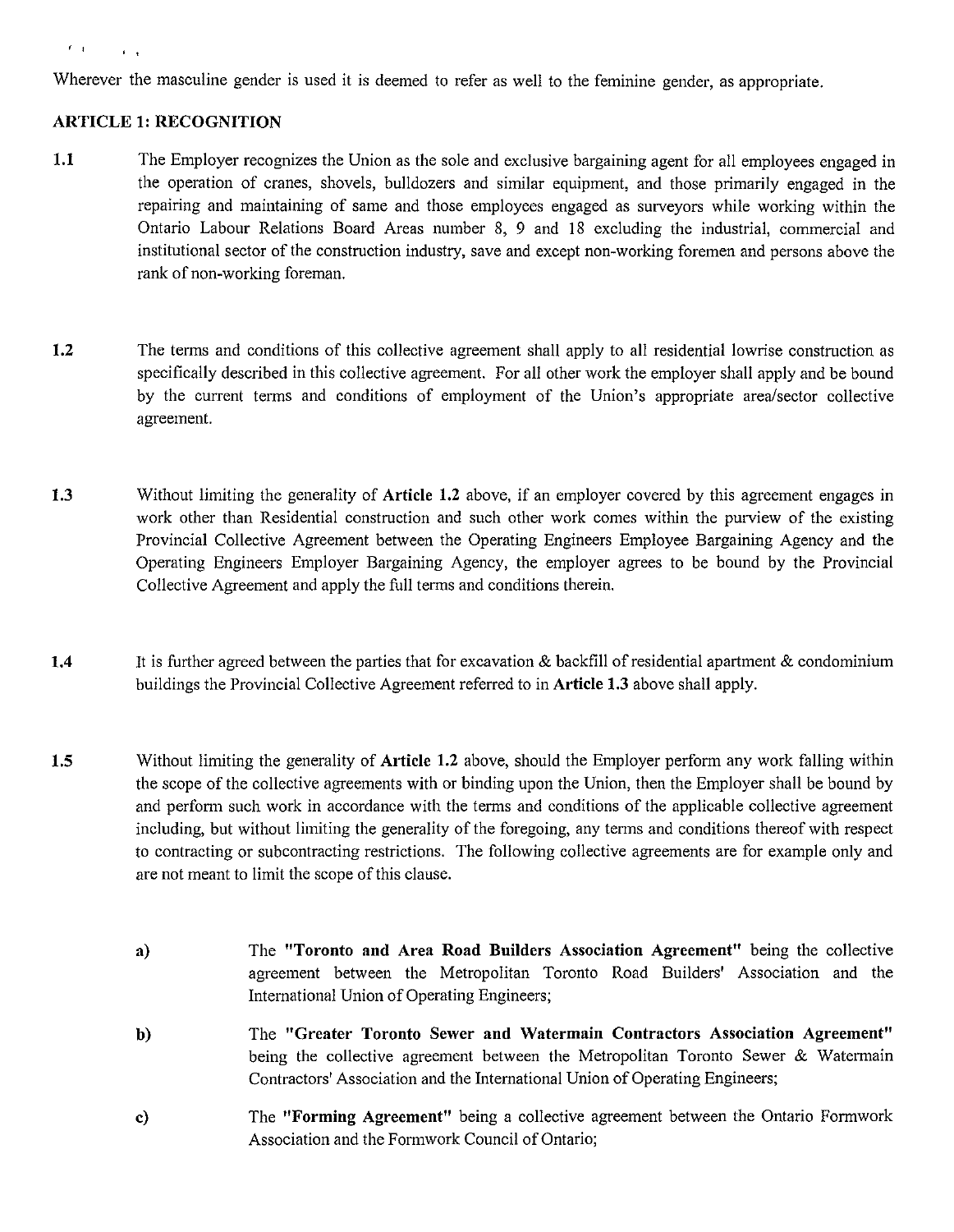| $\mathcal{F}=\mathcal{F}$ |                                                                                                                                                                       |
|---------------------------|-----------------------------------------------------------------------------------------------------------------------------------------------------------------------|
| d)                        | The "Utilities Agreement" being a collective agreement between the Utility Contractors'<br>Association of Ontario and the International Union of Operating Engineers; |
| e)                        | The "Demolition Agreement" being a collective agreement between a group of Demolition<br>Contractors and the International Union of Operating Engineers.              |
| f)                        | The "Landscaping Agreement" being a collective agreement between a group<br>of Landscaping Contractors and the International Union of Operating Engineers.            |
| g)                        | The "Landclearing Agreement" being a collective agreement between a group of<br>Landclearing Contractors and the International Union of Operating Engineers.          |
| h)                        | The "Milling Agreement" being a collective agreement between a group of Milling<br>Contractors and the International Union of Operating Engineers.                    |
| i)                        | The "Hydrovac Agreement" being a collective agreement between a group of Hydrovac<br>Contractors and the International Union of Operating Engineers.                  |

# **ARTICLE 2: DURATION**

2.01 This Agreement shall become effective May 1, 2019 and remain in effect until the 30th day of April, 2022 and shall continue in force from year to year unless either party shall furnish the other with notice of termination of, or proposed revision of, this Agreement within ninety (90) days before the 30th day of April 2022 or in a like period in the any year thereafter. The parties agree that it is their joint intention that this Agreement be effective up to and including April 30, 2022.

## **ARTICLE 3: UNION MEMBERSHIP AND UNION DUES**

- 3.01 Each employee shall, when working in a position within the bargaining unit described in Article 1.00 above, be required to be a member of and remain a member in good standing of the Union. If the Employer requires employees, it shall call the Union Dispatcher which shall supply the qualified personnel as soon as reasonably possible. If the Dispatcher is unable to supply acceptable personnel within twenty-four (24) hours, the Employer may obtain employees from any other source.
- 3.02 If an employee is hired from a source other than the Union Dispatcher, the Employer will notify the Union within two (2) days of hiring a new employee.
- 3.03 If an employee is hired from a source other than the Union Dispatcher, that employee shall become a member of the Union and must have an official Clearance Card issued by the Union office within two (2) day of commencing work with the Employer.
- 3.04 The Employer shall deduct initiation fees, Union dues, Advancement dues and annual assessments from the employee's wages and shall submit such deductions to the Union Office at 2245 Speers Rd, Oakville, Ontario L6L 6X8 on the first pay period of each month or as otherwise directed by the Union together with a list of employees from whom such deductions have been made.
- 3.05 Working Dues Check-Off: The Employer agrees to deduct from each employee in the bargaining unit, Working Dues at the rate of two percent (2%) of the employees total monetary package which includes the hourly rate, and vacation pay, health plan and pension for each hour earned. Such deductions shall be forwarded along with the remittances required under this Agreement and supporting information shall be as required by the Trustees on the Reporting Forms.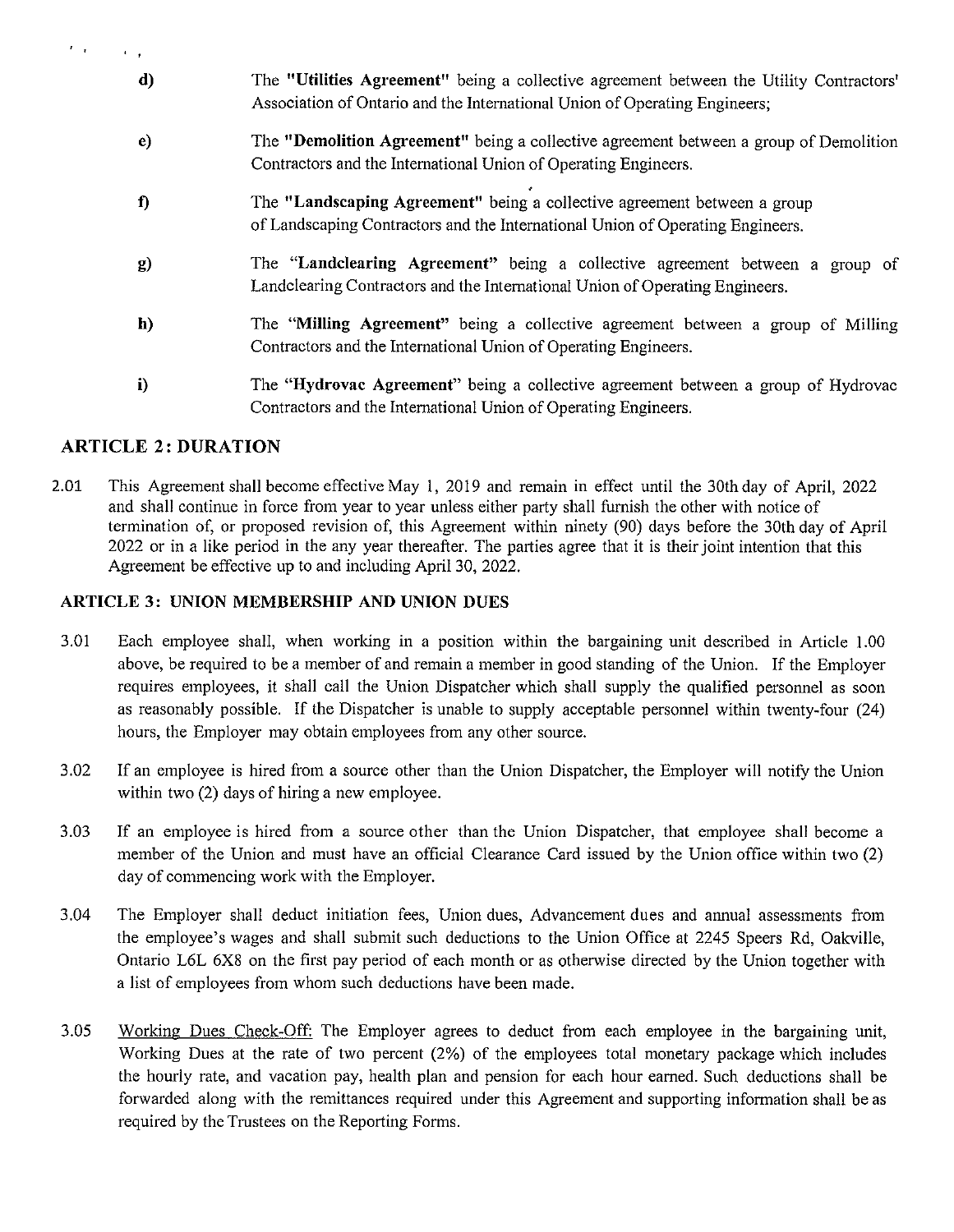3.06 **Advancement Dues Check-Off:** The Employer shall deduct thirty cents (\$0.35) per hour for each hour earned by each employee covered by this Agreement when performing work covered by this Agreement for Advancement Dues. The amount deducted shall be remitted together with other and deductions in the matter set out in this Agreement. monthly contributions

Effective May I, 2020, the amount of thirty-five cents (\$0.35) shall increase to forty cents (\$0.40) per hour for each hour earned by each employee covered by this Agreement for Advancement Dues.

3.07 **Training Fund:** The Employer shall contribute the sum of forty cents (\$0.40) per hour earned by each employee covered by this Agreement to the International Union of Operating Engineers, Local 793 Training Fund effective May 23,2019

Effective May I, 2020 the Employer shall contribute the sum of forty cents (\$0.45) per hour for each hour earned by each employee covered by this Agreement, as the Employers contribution to a mutually trusteed Training Fund.

3.08 **DeNovo:** The Employer shall contribute two cents (\$0.02) per hour to the Health Plan for each hour earned by each employee in his employ as a DeNovo Treatment Centre contribution, to be submitted with the Health and Pension Fund payments herein provided.

# **ARTICLE 4: UNION REPRESENTATION**

 $\bar{t}$ 

- 4.01 A Business Representative of the Union shall have access to all jobs during working hours but in no case shall the Business Representative's visit interfere with the progress of the work, unless it is necessary to correct a violation of safety regulations, relating to this Agreement. When visiting a job site the Business Representative will, speak with one of the Employer's Supervisors, Foreman or the person responsible for the project before contacting employees.
- 4.02 It is agreed that a Steward may be appointed by the Union. In each case where a Steward has been appointed, the Union shall notify the Employer of such appointment in writing.

The Steward shall be one of the last two employees covered under the terms of this Agreement to remain, provided he is qualified and capable of doing the work.

- 4.03 The Steward, where possible, will be responsible for reporting any grievances to the Employer and to the Union Business Representative so that the issues can be taken up in the proper manner without delay.
- 4.04 Reasonable time shall be allowed for a Steward to perform his duties, however, these shall not interfere with his regular work and normal progress, unless safety is involved.
- 4.05 No discrimination shall be show against any Steward for carrying out his duties.
- 4.06 The Employer may engage owner/operators to perform the work covered by this agreement provided the engagement of the owner/operator does not result in the layoff of bargaining unit employees.
- 4.07 The Employer shall engage only those sub-contractors (or equipment from these sub-contractors) who are in contractual relations with the Union to perform work covered in this Agreement.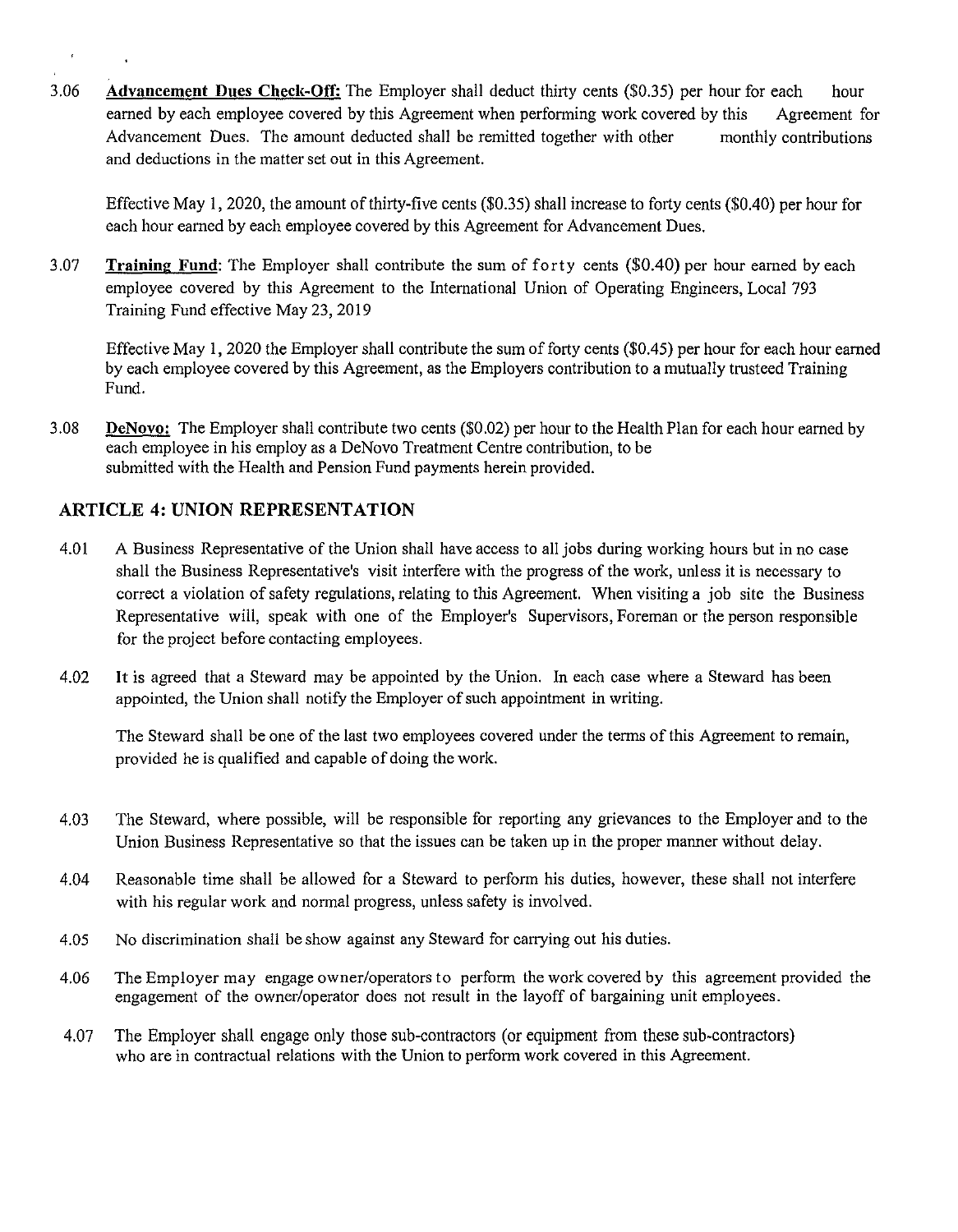- 4.08 The Employer shall engage only those owner operators who are in contractual relations with the Union to perform work covered in this Agreement.
- 4.09 The ratio of owner operators to employees shall not be significantly increased over the lifetime of this agreement. It is further agreed that said ratio of owner operator shall never be higher than twenty percent (20%) or two (2) owner operator per ten (10) Operating Engineers. Regular employee's employment and overtime provisions shall be protected.
- 4.10 The Employer shall request a clearance letter issued by the Union before hiring an owner operator.

# **ARTICLE 5: MANAGEMENT RIGHTS**

- 5.01 The Union agrees that it is the exclusive function of the Employer:
	- (a) To conduct his business in all respects in accordance with his commitments and responsibilities, including the right to manage the jobs, locate, extend, curtail or cease operations, to determine the number of men required at any or all operations, to detennine the kinds and locations of machines, tools and equipment to be used and the schedules of productions, to judge the qualifications of the employees and to maintain order, discipline and efficiency;
	- (b) To hire, discharge, classify, transfer, promote, demote, layoff, suspend or otherwise discipline employees, provided that a claim by an employee that he has been discharged or disciplined without reasonable cause shall be subject to the provisions of the Grievance Procedure;
	- (c) To make, alter from time to time, and enforce reasonable rules of conduct and procedure to be observed by the employees; and it is agreed that these functions shall not be exercised in a manner inconsistent with the express provisions of this Agreement.
	- (d) The sole and exclusive jurisdiction over operations, building, machinery and equipment shall be vested in the Employer.

# **ARTICLE 6: STRIKES AND LOCKOUTS**

6.01 In view of the grievance and arbitration procedure provided in this Agreement, it is agreed by the Union that there shall be no strike, picketing, slowdown or work, either complete or partial, and the Employer agrees that during the term of this Agreement there shall be no lockout.

# **ARTICLE 7: GRIEVANCE PROCEDURE**

- 7.01 There shall be the earnest effort on the part of both parties to this Agreement to settle promptly, through the procedure set out herein, any complaints, grievances or disputes arising from the interpretation, application or administration of the Agreement.
- 7.02 All grievances to be dealt with under Step 2 below shall be in writing on a form supplied by the Union and signed by the employee having such grievance.
- 7.03 Written grievances, to be valid, shall set out the nature of the grievance, the site where the perceived violation occurred, the date(s) the alleged violation occurred, the Article or Articles of the Agreement alleged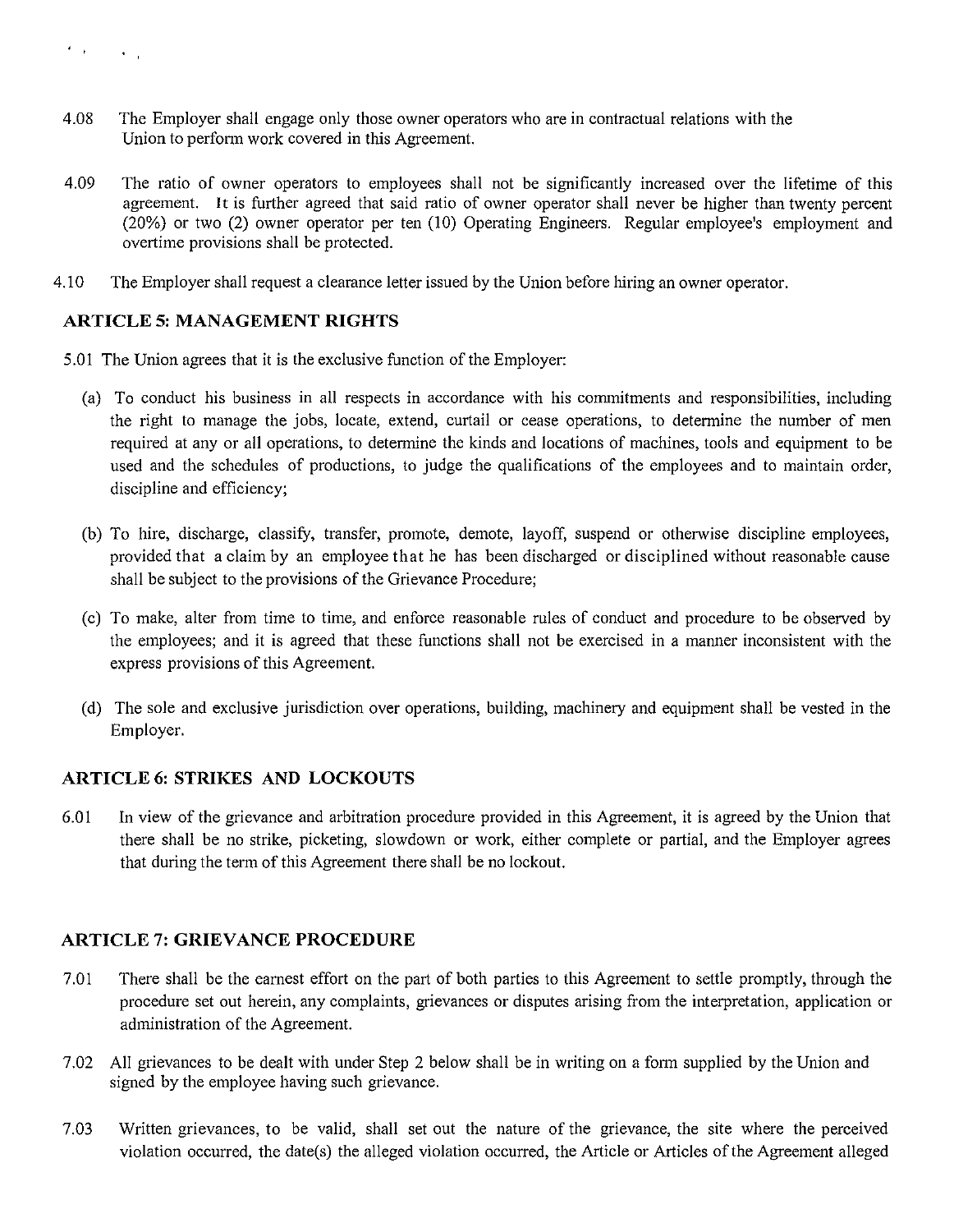$\sim$   $\sim$ 

to have been violated and the nature of the remedy sought, and shall not be subject to change at later steps, except by mutual agreement in writing with the Employer, or in the case of remedy, by an Arbitrator.

- 7.04 In determining the time which is allowed in the various steps, Saturday, Sunday and Statutory Holidays shall be excluded and any time limits may be extended by mutual agreement in writing.
- 7.05 If the Union or an Employee do not meet the time limits set out in Article 6 and 7 hereof, or as extended in writing as set out above, the grievance shall be deemed to have been abandoned and may not be reopened.
- 7.06 The Employer shall designate and name the official to whom a grievance is submitted at Step 1 and 2 as set out below.
- 7.07 It is understood that an Employee has no grievance until he has first given his immediate supervisor/foreman the opportunity of adjusting his complaint. The Employee shall discuss the complaint with his immediate supervisor/foreman within forty eight ( 48) hours after the circumstances giving rise to the complaint have occurred. The supervisor/foreman shall give his response to complaint within forty eight (48) hours of receiving the complaint and failing settlement, it may be then taken up as a grievance as follows:
	- **Step 1** Within ten (10) days after the circumstances giving rise to the grievance occurred or originated (save and except grievances involving monetary items as defined in Section 6.08 below), the aggrieved employee, with or without the Steward, shall present his grievance in writing to the official of the Employer named by the Employer to handle grievances at this step. If a settlement satisfactory to the Union and the employee is not reached within two (2) full working days, a grievance may be presented as indicated at Step 2 at any time within four (4) full working days thereafter.
	- Step 2 At this step, the grievance may be processed as an individual, joint or Union grievance and shall be presented in writing by a Union Steward or Representative to the company official assigned to handle written grievances. The Employer will give a response within 10 working days. Should no settlement satisfactory to the Union be reached the grievance may be submitted to arbitration further to Article 7.01.
- 7.08 Monetary grievances are defined as those involving payment of hours of work, rates of pay, overtime, vacation and statutory holiday pay, shift premiums, traveling expenses, room and board allowances, pension and welfare contributions, reporting allowances and dues, but not including grievances arising out of classification assignments. Such monetary grievances shall be brought forward at Step 1 within three (3) months after the circumstances giving rise to the grievance occurred or originated.

## **ARTICLE 8: ARBITRATION**

- 8.01 The Parties agree that any grievance concerning the interpretation agreement which has been properly carried through all the steps of the grievance procedure outlined Article 6, which has not been settled, may then be referred to arbitration at the request of either of the parties hereto within fifteen (15) days of the Employer's Response at Step 2.
- 8.02 No matter may be submitted to arbitration that has not been properly carried through all requisite steps of the grievance procedure, subject to a mutual agreement of the parties in writing.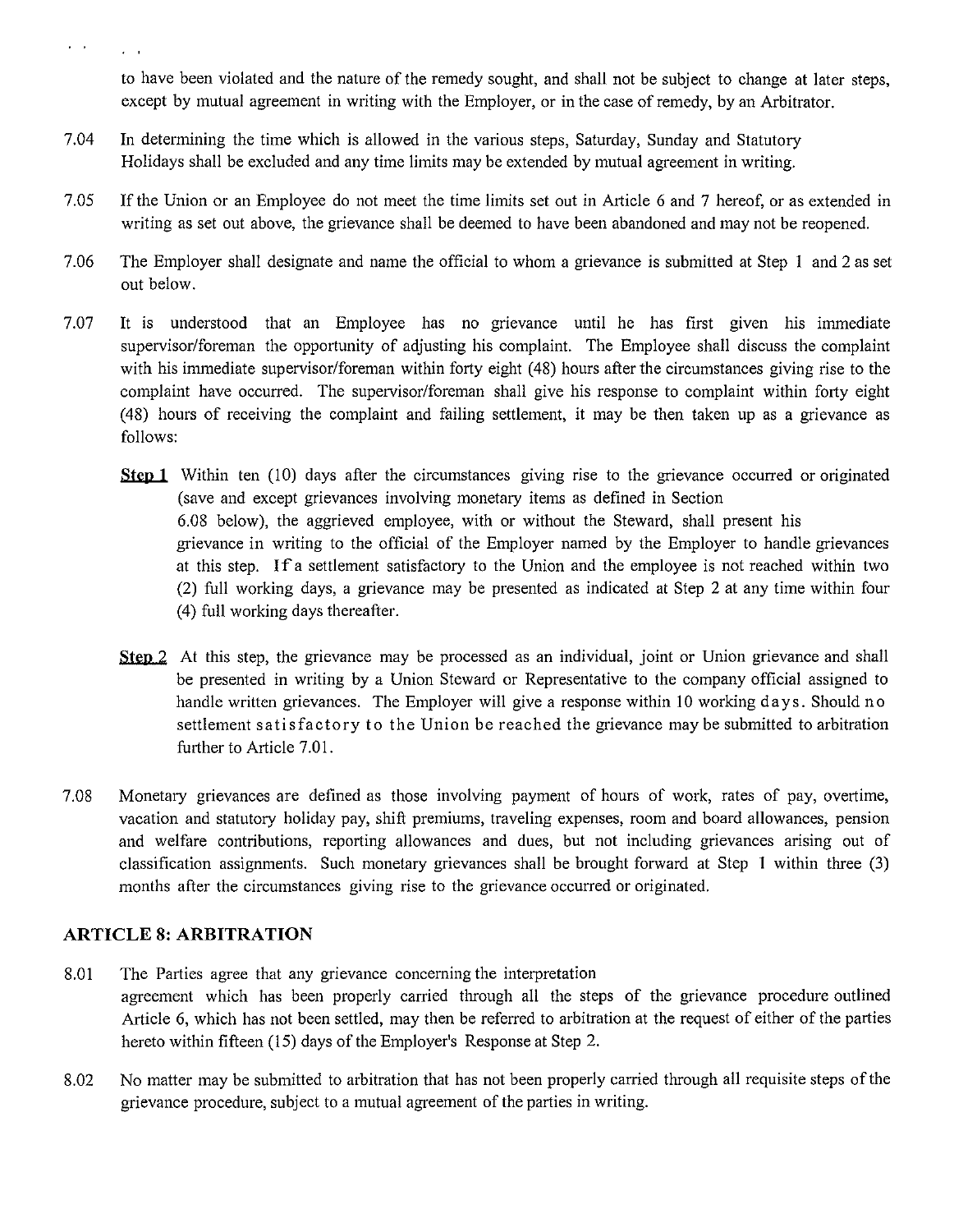- 8.03 The parties acknowledge that the time limits set out in both the grievance and arbitration procedures must be strictly compiled with except by express written agreement to extend them.
- 8.04 The party submitting a grievance to arbitration may either refer the matter for hearing before the Ontario Labour Relations Board further to the process under s.l33 of the Ontario *Labour Relations Act* (as may be amended) acting as arbitrator or may propose that the matter be heard by a single arbitrator appointed by the parties. Should the parties agree to have the matter heard by a single arbitrator the parties agree to continue to exchange names until a mutually agreeable arbitrator is identified who shall then be invited by the parties to hear and determine the matter. Should the parties be unable to agree on an arbitrator either party may request that the Ministry of Labour appoint one.
- 8.05 The parties will share the expense of the arbitrator.
- 8.06 The arbitrator shall have jurisdiction to interpret the provisions of this Agreement as is necessary to the determination of the grievance, but shall not have jurisdiction to alter, add to, subtract from or modify any of its items.

#### **ARTICLE 9: PAYMENT OF WAGES**

- 9.01 Wages shall be paid weekly by Direct Deposit or cheque at the option of the Employer on the job and shall be accompanied by a slip outlining all hours of work, rate of pay, overtime hours, deductions for income tax, Unemployment Insurance, Canada Pension, etc. where applicable.
- 9.02 All layoffs shall occur at the end of the work day.
- 9.03 When employees who are laid off or the employment relationship is tenninated they shall be paid up to date by the next regular payroll cycle. Should the Employer fail to send any outstanding wages and/or employment records by the next regular payroll cycle, the Employer shall pay eight (8) hours pay at the regular hourly rate for each additional regular working day the employee is required to wait for his pay and records, after notice to the Employer is given of the default and giving the Employer four (4) business days to correct such fault.

#### **ARTICLE 10: VACATION AND STATUTORY HOLIDAY PAY**

10.01 Vacation and Statutory Holiday Pay shall be paid to each employee covered by this Agreement on each regular pay cheque, at a rate I 0% of the gross wages earned, less applicable deductions.

#### **ARTICLE 11: GENERAL CONDITIONS**

- 11.0 I The classifications set out in this Agreement include similar equipment, with or without attachments, in each group working on land, water, or underground; and shall be manned and/or operated by members the IUOE Local 793. Rates for new types not presently used by the Employer shall be classified and agreed upon by the Union and the Employer. The Union shall be notified in advance of intended use of such equipment and said rates agreed by the Employer and the Union shall be incorporated within seven (7) days of such use.
- 11.02 It is further agreed that no employee covered by this Agreement shall receive a reduction in wages and conditions through the introduction of Schedule A.
- 11.03 Salaried employees, or employees who operate only part time, shall not replace regular operators when overtime is to be worked.

 $\mathbf{r}=\mathbf{t}$ 

 $\mathbf{v} = \mathbf{v}$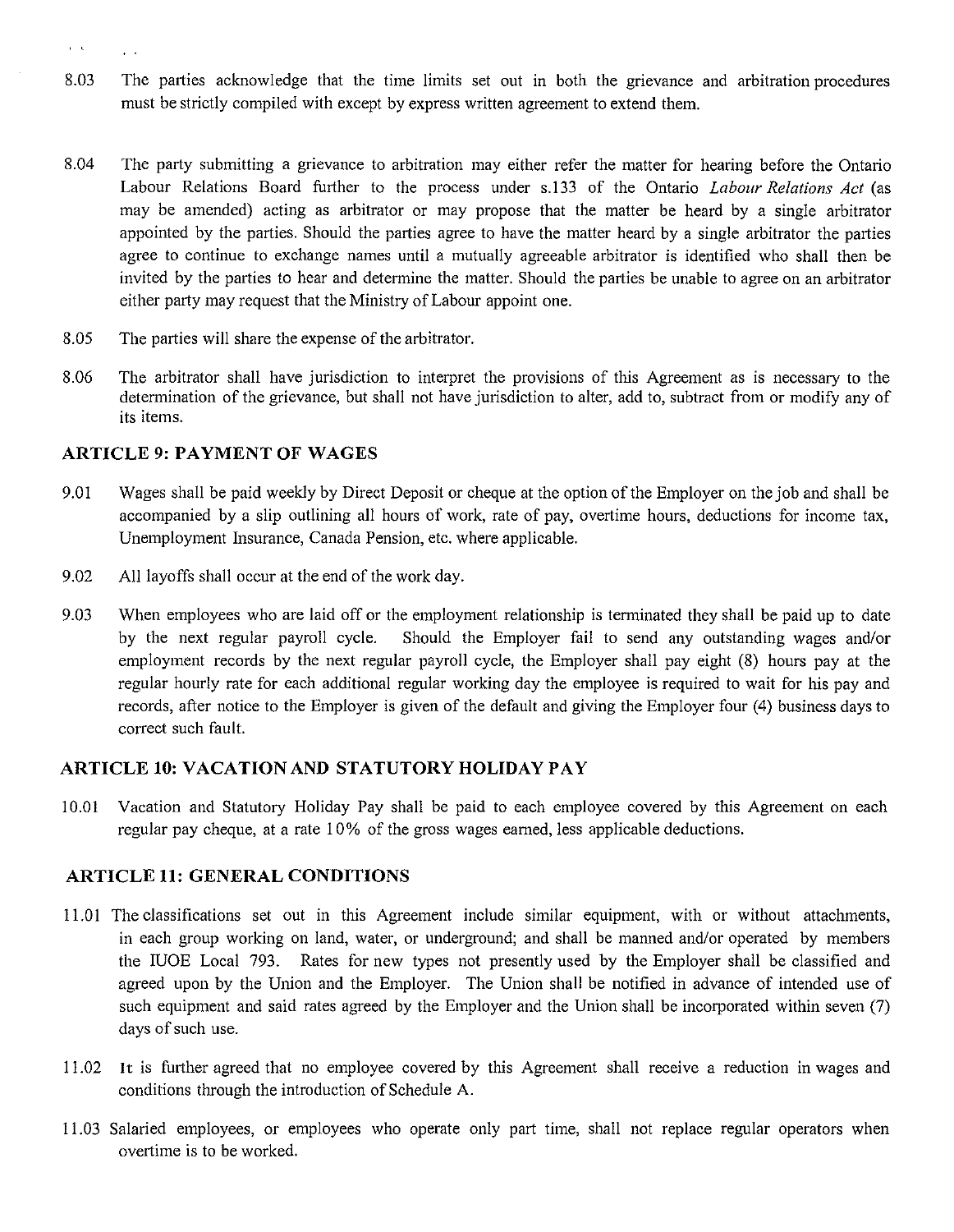- 11.04 Employees required to supply their own tools shall be provided a suitable and safe place to keep said tools.
- 11.05 Employees will be granted a coffee break in each half of a shift at a time designated by the Employer.

#### **ARTICLE 12: HEALTH AND SAFETY**

- 12.01 In co-operation with the Employer's overall program of accident prevention, the operator shall report to the Employer for immediate corrective action any unsafe conditions, unsafe acts, and violations of the safety regulations.
- 12.02 Every employee shall, as a condition of employment, be required to own a safety helmet of a type approved by the Construction Safety Association and the Employer agrees that such helmets may be purchased from him at cost
- 12.03 Every employee shall, as a condition of employment, be required to own and wear suitable protective footwear, safety glasses, welder's helmet and other personal protective equipment required in the normal course of his duties.
- 12.04 The Employer, the employees, and the Union agree to abide by the Occupational Health and Safety Act as amended from time to time and copies of which will be made available by the Employer upon request.
- 12.05 In co-operation with the Employer's overall program of accident prevention, the Steward shall report to the foreman for immediate corrective action any unsafe conditions, unsafe acts and violations of the legislation.
- 12.06 The operator of any equipment shall be directly responsible for the safe operation of same. If in doubt as to the ability of the equipment or the load, he shall not move same until safe conditions have been assured.
- 12.07 It shall be the duty of every employee to practice good housekeeping.
- 12.08 The Employer agrees that when work is being performed outside normal working hours, and Management and the Union consider it hazardous or a risk to the safety of the employee, arrangements shall be made to have other employees available in the case of emergency.
- 12.09 No employees shall be discharged by his Employer because he fails to work in unsafe conditions, contrary to the provisions of the Occupational Health and Safety Act and its Regulations as amended from time to time. Any refusal by an employee to abide by such regulations, after being duly warned, will be sufficient cause for termination.
- 12.10 Reinstatement of Employees upon Return from Industrial Accident:

An employee injured in the performance of his duties will resume his regular work when medically fit to so if work is available and he applies. The job of an injured worker shall be deemed to be available if upon his return to work within his classification on any project under this Agreement is being performed by an employee who was hired by the Employer or transferred or otherwise assigned to perform any work within the said classification on any project covered by this Agreement subsequent to the time of injury. An employee, who claims he has been denied employment contrary to this provision, may have recourse to the grievance and arbitration procedures set out in this Agreement. The above shall not necessarily apply if the injury is attributable solely to the wilful misconduct of the employee

 $\mathbf{r}=\mathbf{q}$  $\Delta \sim 10$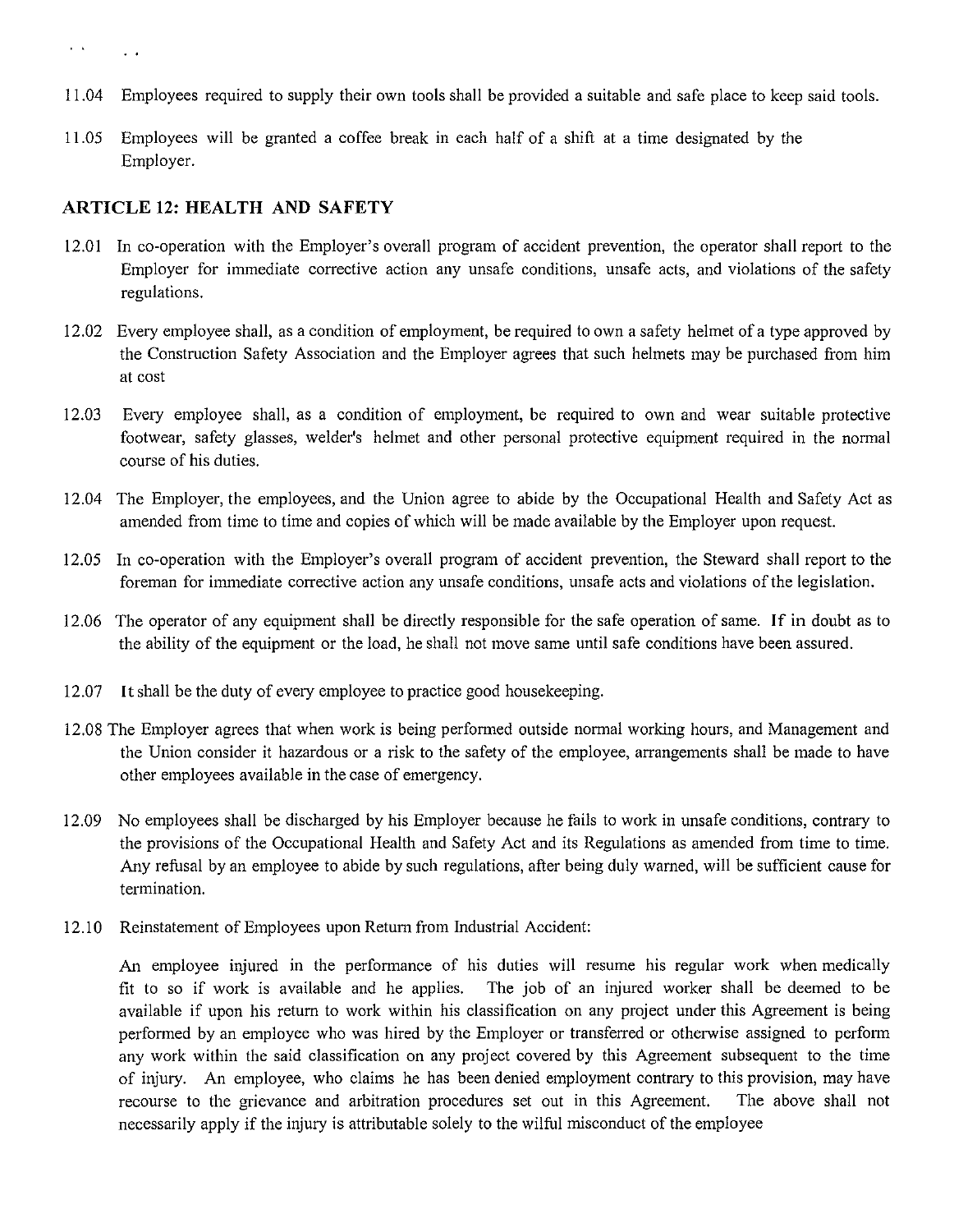# **ARTICLE 13: HOURS OF WORK, OVERTIME AND SHIFT PREMIUM**

- 13.01 The standard work shall be fifty-five (55) hours per week, Monday to Saturday inclusive.
- 13.02 Overtime for all work performed on Sunday and on the following Statutory Holidays, or any future Statutory Holidays proclaimed, shall be paid at the rate of double time  $(2x)$ :
	- I. New Year's Day
	- 2. Family Day

 $\epsilon = 1$ 

 $\mathbf{L}^{\prime}$ 

- ), ' Good Friday
- 4. Victoria Day
- 5. Canada Day/Dominion Day
- 6. Labour Day
- 7. Thanksgiving Day
- 8. Christmas Day
- 9. December 26
- 10. Civic Holiday
- 13.03 Employees shall be allowed a one-half (1/2) hour unpaid lunch break between 11:30 am and 1:00 p.m. It is understood that no employer shall be required to work more than five (5) consecutive hours without a onehalf  $(1/2)$  hour break.
- 13.04 Employees shall be allowed ten (10) minutes paid break in the morning on or around 10 am, and in the afternoon on or around 3 pm. For shift work every  $2<sup>nd</sup>$  hour excluding lunch break.
- 13.05 Overtime at the rate of time and one-half  $(1-1/2)$  the regular day shift rate shall be paid after fifty- five (55) hours worked in any work week (defined as Monday to Saturday inclusive). All employees shall receive verbal authorization from a supervisor or manager before working overtime.
- 13.06 Where an employee starts their shift after 6:00 p.m. he shall receive a shift premium of two dollars (\$2.00) for each hour worked in the shift.

# **ARTICLE 14: REPORTING TIME**

- 14.01 Upon notification by the employer the day before of expected bad weather to call the following day, each employee must contact dispatch (or whichever other number the Employer directs) between 5:30 a.m. and 6:00 a.m. to inquire as to whether there are any weather issues on the employee's job site. If the employee is advised to stay home due to inclement weather, or fails to call in, Article 14.03 shall not apply.
	- a) If the employer fails to notify each employee, and there is an unpredicted weather situation, each employee must make the phone call as per article 14.01 above.
	- b) Failure by the employer to answer each employee calls as per article 14.01 above, than article 14.03
	- c) below will apply.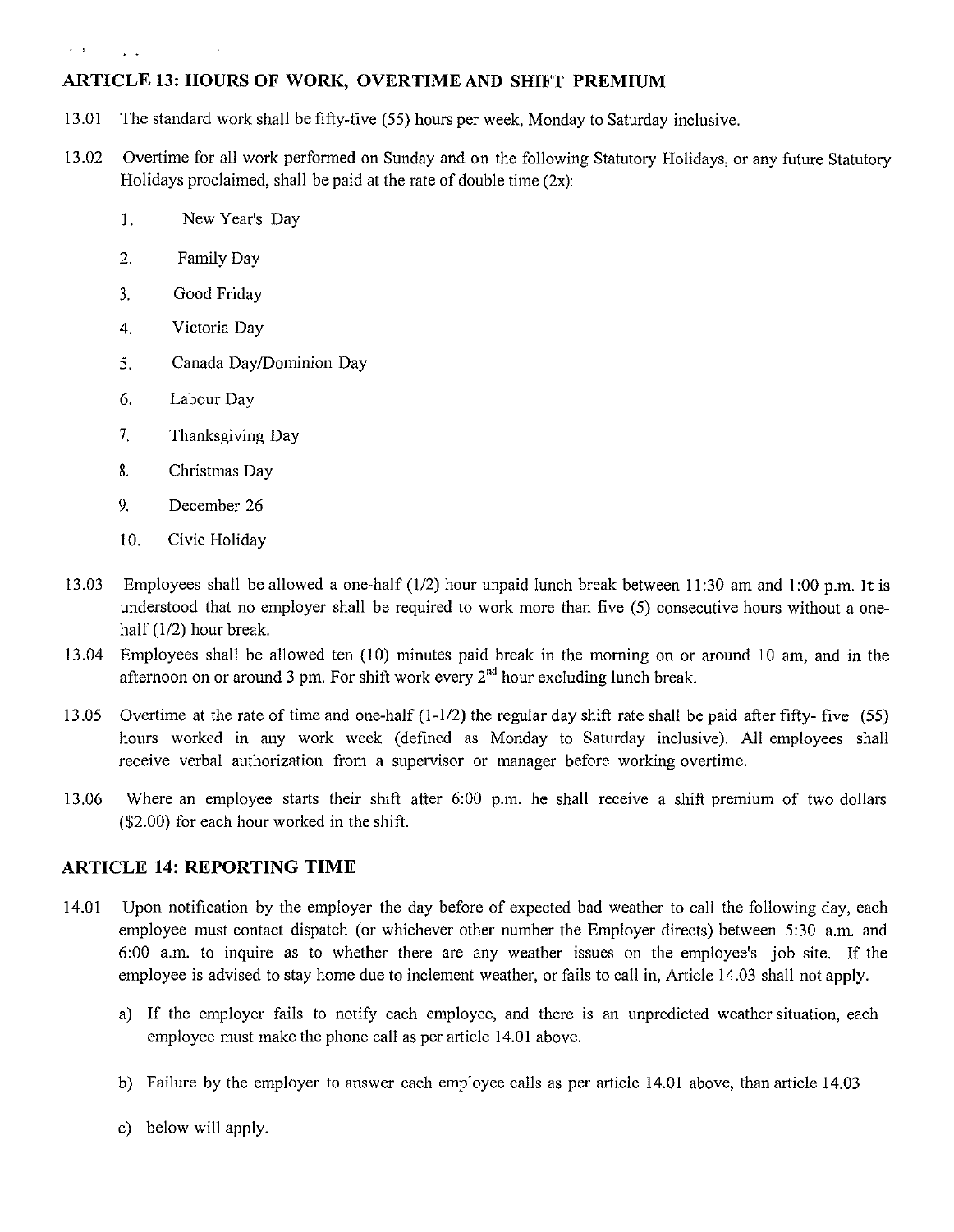- 14.02 In the case of employees who are requested to and do report for work on Sundays and Holidays, the minimum hours applicable shall be four  $(4)$  hours at the applicable rate.
- 14.03 Two (2) hours' pay, together with traveling expenses if applicable, shall be allowed by the Employer when an employee covered by this Agreement reports to work at the job site but there is no work that can be performed due to inclement weather, provided the employee remains on the job for two (2) hours after his designated starting time.

# **ARTICLE 15-TRAVEL ALLOWANCE**

 $\mathbf{z} = \mathbf{z}$  .

 $\Delta \sim 10$ 

- 15.01 The Union and the Employer agree that Board Areas 8, 18 and 9 (combined) shall be considered the Free Travel Zone. Employees may be assigned to work anywhere within the Free Travel Zone and no travel time or allowance applies.
- 15.02 Where an employer sends an employee who lives in either Board Area 8, 18 or 9 to work outside his board area of residence, the Employer shall pay the employee a travel allowance of forty eight cents (\$0.48) *(\$0.55)* per kilometre from the closest border point to the job site. Travel allowance shall be paid to and from the job site. If employee uses company vehicle, no travel allowance shall be paid.
- 15.03 It is understood that if the Employer requires an operator to be out of town overnight, the Employer will provide suitable room and board for the employee up to a maximum of ninety five dollars (\$95.00) per day. It is further understood that the Employer has a choice to provide accommodation and meals to the operators in lieu of the above payments.

# **ARTICLE 16- WELFARE AND PENSION**

16.01 Schedule "A" Welfare -Pension Plan Contribution

The Employer shall pay on behalf of each of its employees who are members of Local 793 into the Local 793 Welfare Benefits Plan (the "Health Plan") and the International Union of Operating Engineers, Local 793 members Pension Benefit Trust of Ontario (the "Pension Plan") in accordance with Schedule "A" of this Agreement.

**l** t is agreed that Employers shall make a single monthly payment to an independent administrator appointed by the Trustees of the Health Plan and the Pension Plan for contributions owing to the two plans. The administrator shall be responsible for ensuring that the contributions are allocated and made on behalf of the Employer and each employee to the Health Plan and the Pension Plan, as set out in Schedule "A" of this Agreement.

16.02 These monies shall be remitted in accordance with this Collective Agreement and shall be remitted by the last day of the month following the month in which the hours have been earned, together with supporting information entered on a Reporting Form as designated by the Trustees and at no time shall the contributions be paid directly to the employee. If the Employer fails to remit any contributions, deductions or remittances for the Health Plan, the Pension Plan, dues, fees or assessments pursuant to 15.01, I.U.O.E., Local 793 Training Fund, Working Dues Check- off, Advancement Dues Check-off or Employer Labour Relations Fund, by the last day of the month due, the Employer shall pay to the appropriate fund as liquidated damages and not as a penalty, an amount equal to three percent (3%) per month, compounded monthly ( 42.6% per annum) for any delinquent contributions, deductions or remittances fifteen (15) days in arrears calculated from the date due, provided the Employer has received fifteen (15) days' prior written notice to correct such delinquency and has not done so.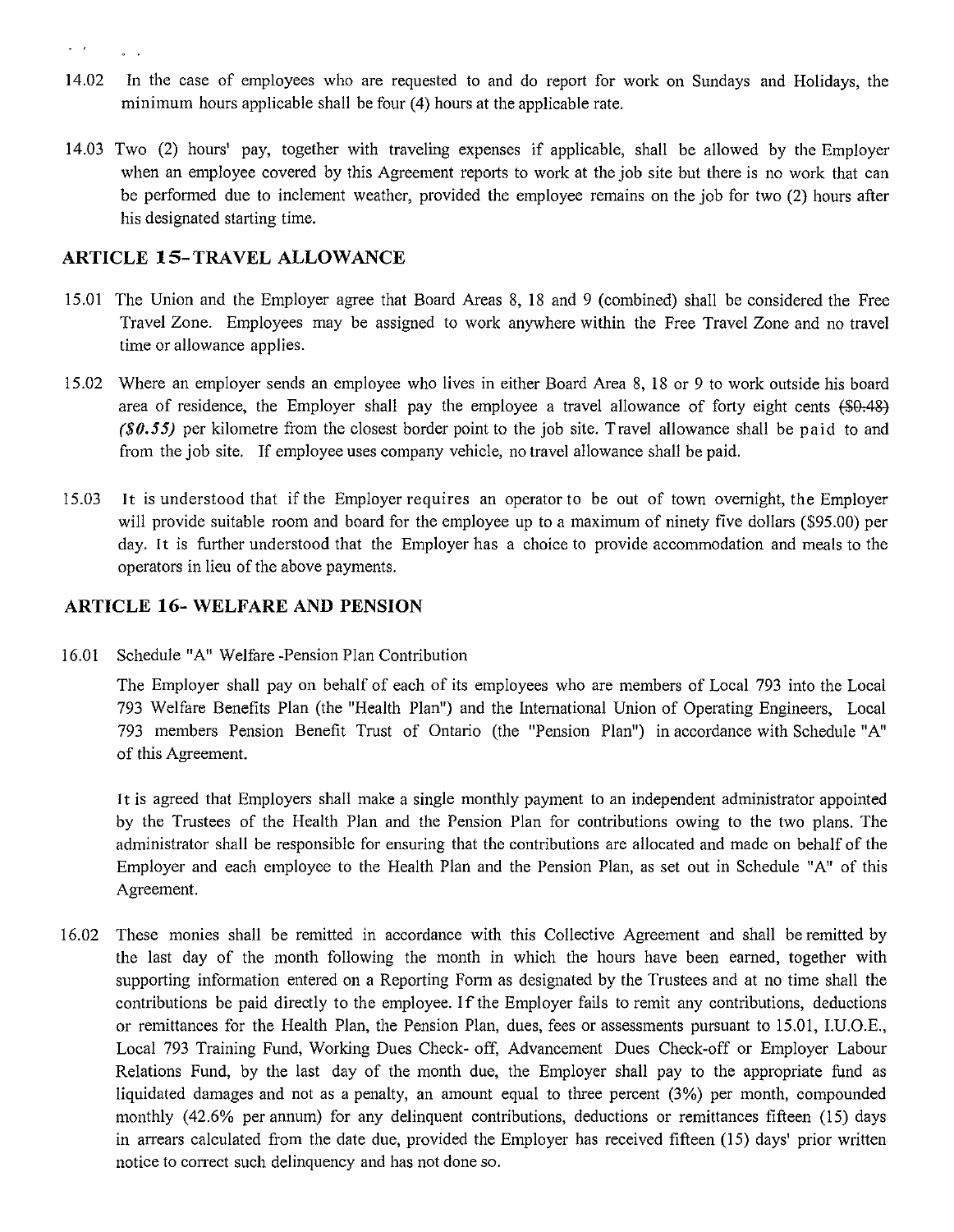- $\mathbf{r} = \mathbf{r}$  $\mathbb{R}^d$  .  $\mathbb{R}^d$
- 16.03 With reasonable cause (which means that the Employer has been given notice under Article 16.02 and has failed to correct the delinquency two (2) or more times in any rolling twelve (12) month period the Trustees may request an Employer to submit to them within a stipulated period a certified audited statement of payroll contributions to these funds for a period not to exceed the period from the effective date of this Agreement until the date the audit takes place. Such statements shall reply to the questions submitted to the Employer by the Trustees.
- 16.04 If the Employer does not submit the certified audited statement as per Article 16.03, the Trustees may appoint an independent chartered accountant to perform an audit of the Employer's records only with respect to the Employer's contributions or deductions to the required Employee Benefit Plan. For the purposes of such audit the Employer shall permit the independent chartered accountant access to the documents or information required for such an audit at either the Employer's premises or the offices of the Employer's accountant (at the Employer's option).
- 16.05 Where the trustees appoint an auditor, the cost of the audit shall be borne by the appropriate funds or plans, but the cost of the audit shall be borne by the Employer if the Employer is found to be in deliberate violation of the Agreement. In addition, the trustees may assess a penalty not to exceed twenty thousand (\$20,000.00) dollars, if the audit discloses any deliberate violation.
- 16.06 In the event such audit reveals that the Employer has failed to remit contributions in accordance with the provisions of this Agreement, the Employer shall, within fifteen (15) days of receipt of written notice from the Trustees, remit all outstanding contributions together with any liquidated damages required under the terms of Article 16.02 above and completed supporting contribution report forms as required by the Plan.
- 16.07 When an Employer fails to remit all delinquent contributions the provisions of Step 2 in Article 6 shall apply and the Union, on instructions from the Trustees, shall immediately institute proceedings against the delinquent Employers under Section 133 of the *Labour Relations Act* of Ontario. All costs of such actions shall be borne by the appropriate plan or fund unless otherwise recoverable.
- 16.08 The parties recognize that the payments to the various Trust Funds as required by this Agreement are part of a total wage package. For the purposes of directors' liability to employees under the Ontario *Business Corporations Act* and the Canada *Business Corporations Act,* the wages set out in this Agreement is the total wage packages set out in Schedules "A" attached hereto.
- 16.09 Where the Union has taken prior proceedings and obtained a decision from the Ontario Labour Relations Board or an arbitrator against an Employer for delinquent contributions, deductions or remittances, the Union may require the said Employer to post a cash bond, certified cheque or other form of security acceptable to the Union, not to exceed Twenty Thousand Dollars (\$20,000.00), or an amount equal to three (3) months of contributions whichever is the greater amount, to be held in trust by the Trustees for a period to be determined by the Trustees. In the event that the said Employer again becomes delinquent for contributions, deductions or remittances, the Union and/or the Trustees may apply the cash bond or certified cheque, or any portion thereof, to satisfy the delinquency and require the Employer to replenish the cash bond or certified cheque in a higher amount. In the event that the cash bond or certified cheque does not satisfy the full amount of the delinquency, the Union may take other proceedings to recover the balance.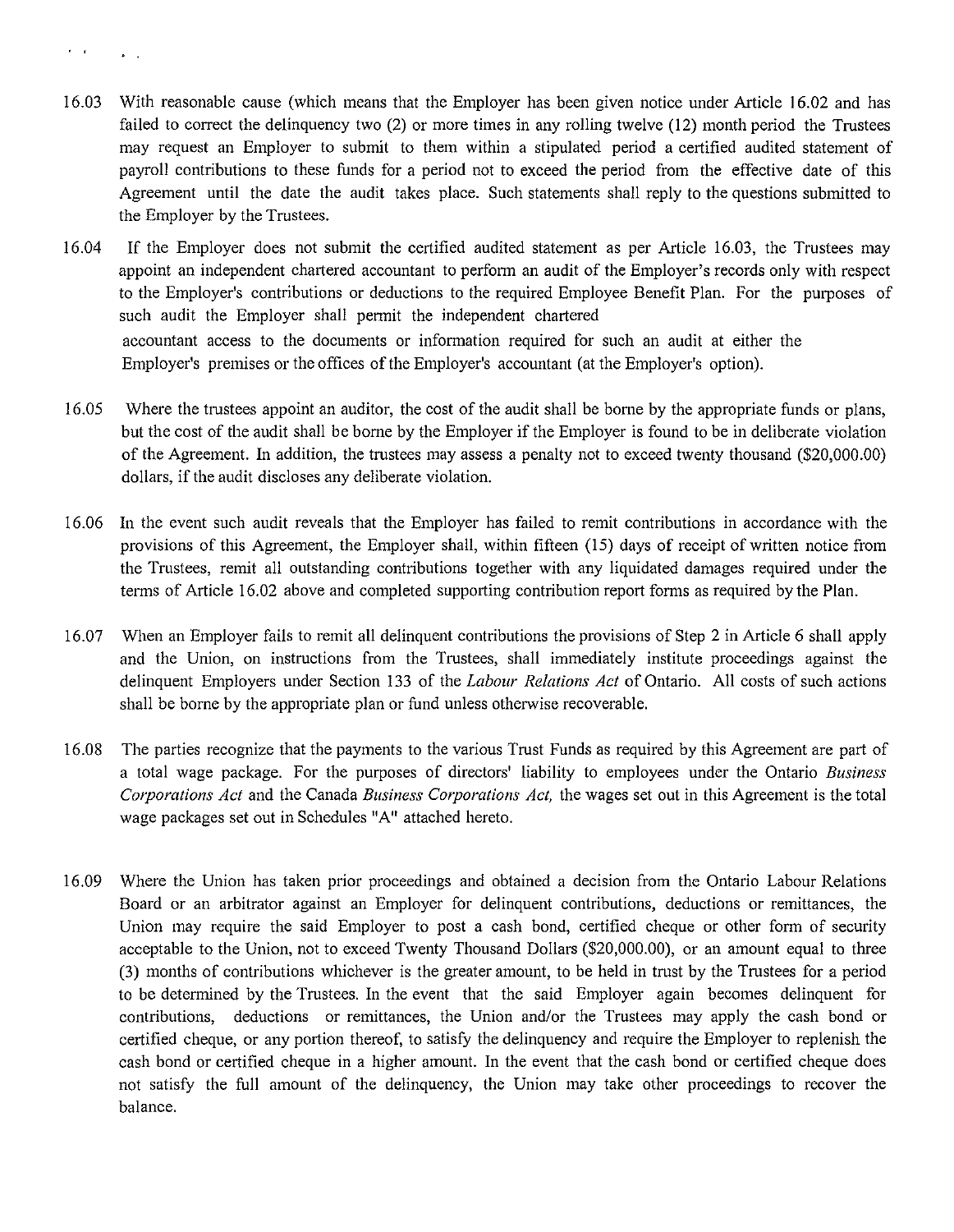- 16.10 If an Employer does not have any employees in his employ, he shall submit a NIL report in accordance with the provisions of Article 16.02.
- 16.11 The trustees of the employee benefit plans referred to in this Collective Agreement shall promptly notify the Union of the failure by the Employer to pay any employee benefit contributions required to be made under this Collective Agreement and which are owed under the said plans in order that the Programs Administrator of the Employee Wage Protection Program may deem that there has been an assignment of compensation under the said program in compliance with the Regulations of the *Employment Standards Amendment Act, 1991* in relation to the Employee Wage Protection Program.

#### **ARTICLE 17: WAGES**

 $\mathbf{y} = \mathbf{y}$ 

 $\mathbf{A}$ 

- 17.01 Wages schedules applicable to various job classifications are as set forth on Schedule "A" attached hereto and made part hereof. The wages shall only apply to all work covered by this Agreement.
- 17.02 Skill and Ability Recognition Premium (for Classification I and 2 only) (the "Premium"):

The Union and the Employer jointly recognize the benefits of hiring and maintaining qualified employees. The parties also recognize the importance of encouraging improved work performance of employees through positive supervision and providing effective training and work opportunities to develop higher levels of skill ability, efficiency and effort to perform bargaining unit work. In recognition of the benefits the Employer receives as a result of employing qualified employees, each .employee in these classifications may be eligible to receive a skill and ability Premium of no less than one dollar and fifty cents per hour (\$1.50).

The Premium, if any, shall be detennined by the Employer. Employees shall be advised of the Employer's decision prior to the commencement of work at the beginning of each construction season (defined as April to March of each year). In communicating its decision, at the employee's request the Employer shall also provide sufficient information to the employee about his current skill and ability, *etc.* and levels and areas for improvement. Once a Premium is paid to an employee under this Article it shall be effective for the entire construction season. The Employer shall reassess the Premium, if any, paid to employees at the beginning of each subsequent construction season.

In determining whether a Premium is paid to any employee, including the amount of the Premium, the Employer in exercising its discretion shall not act in a manner that is arbitrary, discriminatory or in bad faith.

17.03 Time spent by an Employee in training, instruction, and/or education that they are directed to participate in by their Employer or is otherwise required by the Employer, by statute, or by regulation and may be necessary for an employee to continue performing the duties of their job, or may be necessary before an employee can be recalled to work, shall constitute hours worked for which an employee will be compensated pursuant to the terms of this Agreement.

#### **ARTICLE 18: APPRENTICES**

18.01 The purpose of this Article is to provide a program to train skilled tradesman by making provisions for earthmoving trainees and apprentices in this Agreement.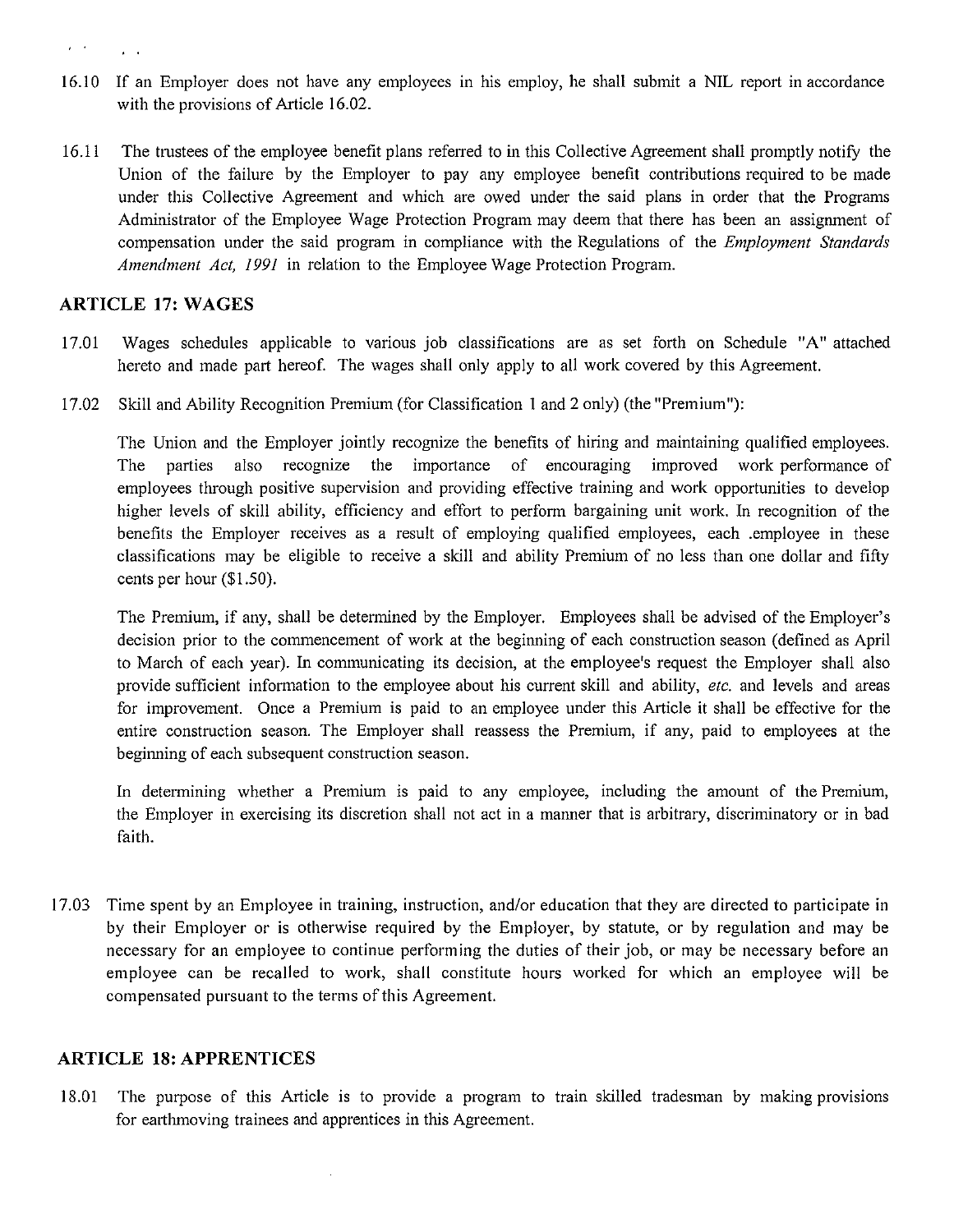- 18.02 Apprentices shall mean employees considered to be in the training stage of their careers by the Union. The Union and the Employer shall discuss and agree whether an individual is an Apprentice.
- 18.03 When the Employer wishes to employ and Apprentice, the Employer shall notify the Union. The Union Dispatcher shall make immediate efforts to dispatch an Apprentice within (2) days of the receipt for request.
	- a) If an Apprentice is hired from a source other than the Union Dispatcher, the Employer will notify the Union within two (2) days of hiring a new employee.
	- b) b) If an Apprentice is hired from a source other than the Union Dispatcher, he shall become a member of the Union and must have an official Clearance Card issued by the Union office within seven (7) day of commencing work with the Employer.
	- c) The Parties agree that no Pension and Benefit will be submitted for the first month from the day of hiring for an Apprentice hired from a source other than the Union Dispatcher. However the Apprentice will be required to pay all the Union dues as per the collective agreement.

#### 18.04

- a) An Indentured Heavy Equipment Apprentice entering the industry who has taken pre-employment training through the Operating Engineers Training Institute of Ontario will work for his first I ,000 hours at fifty percent (50%) of the current base rate for the machine which he is operating.
- b) When an Apprentice has completed his first 1,000 hours plus all of the related training provided for in the Training Standards of the Training Fund, and after written assessment by the Employer and the Training Fund, each Apprentice will be employed for the next 1,000 hours at sixty percent (60%) of the current base rate for his classification.
- c) When an Apprentice has completed 2,000 hours plus all of the related training provided for in the Training Standards of the Training Fund, and after written assessment by the Employer and the Training Fund, each Apprentice will be employed for the next 500 hours at seventy-five (75%) of the current base rate for his classification.
- d) After completion of 2,500 hours of on-the-job training and all related training as from time to time specified by the Training Fund the Apprentice will then fit into the work force at the rate of pay provided for in the Collective Agreement.
- e) Hours spent at the Training Institute shall constitute hours worked for purposes of rate increases.
- f) Employers shall make every effort to keep Apprentices on a steady basis in order to complete their training hours as quickly as possible.
- g) Employers shall request Apprentices through the Union District Offices who, in turn, will notify the Training Fund at 2245 Speers Road, Oakville. All dispatching of apprentices shall be done from the appropriate Union District Office under the Direction of the Training Fund.

 $\mu \rightarrow \mu$ 

 $\sim$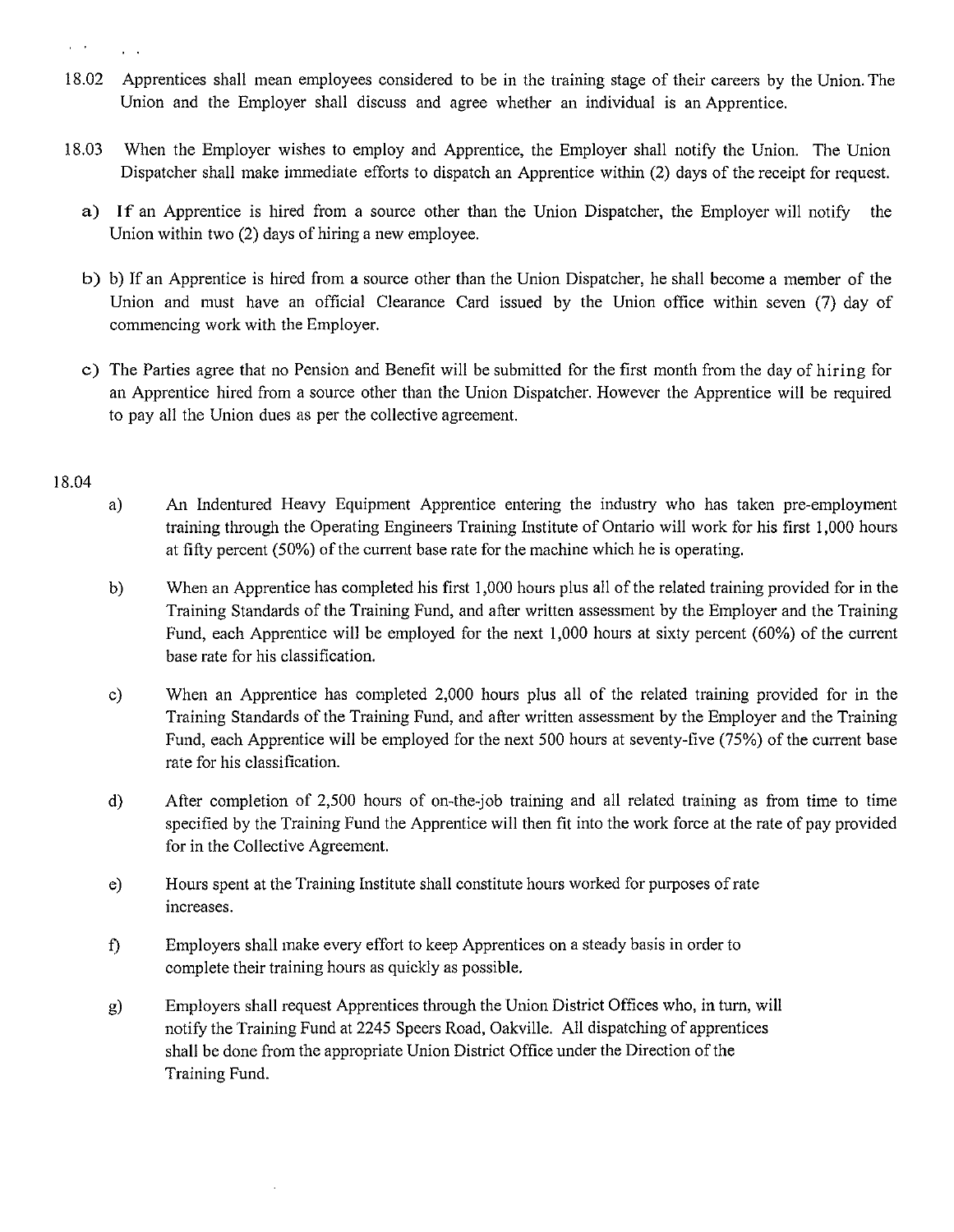# Ratio of Apprentices

 $\sim 10^{11}$  km s  $^{-1}$ 

 $\mathcal{L}^{\text{c}}(\mathcal{A})$ 

The ratio of Indentured Heavy Equipment Apprentices employed by the Employer may be a minimum of one (1) Apprentice to each five (5) Journeymen Operating Engineers in his employ, but in all cases, the ratio shall be a minimum of one (1) Apprentice to each ten  $(10)$  Journeymen Operating Engineers or as otherwise authorized in writing by the Union.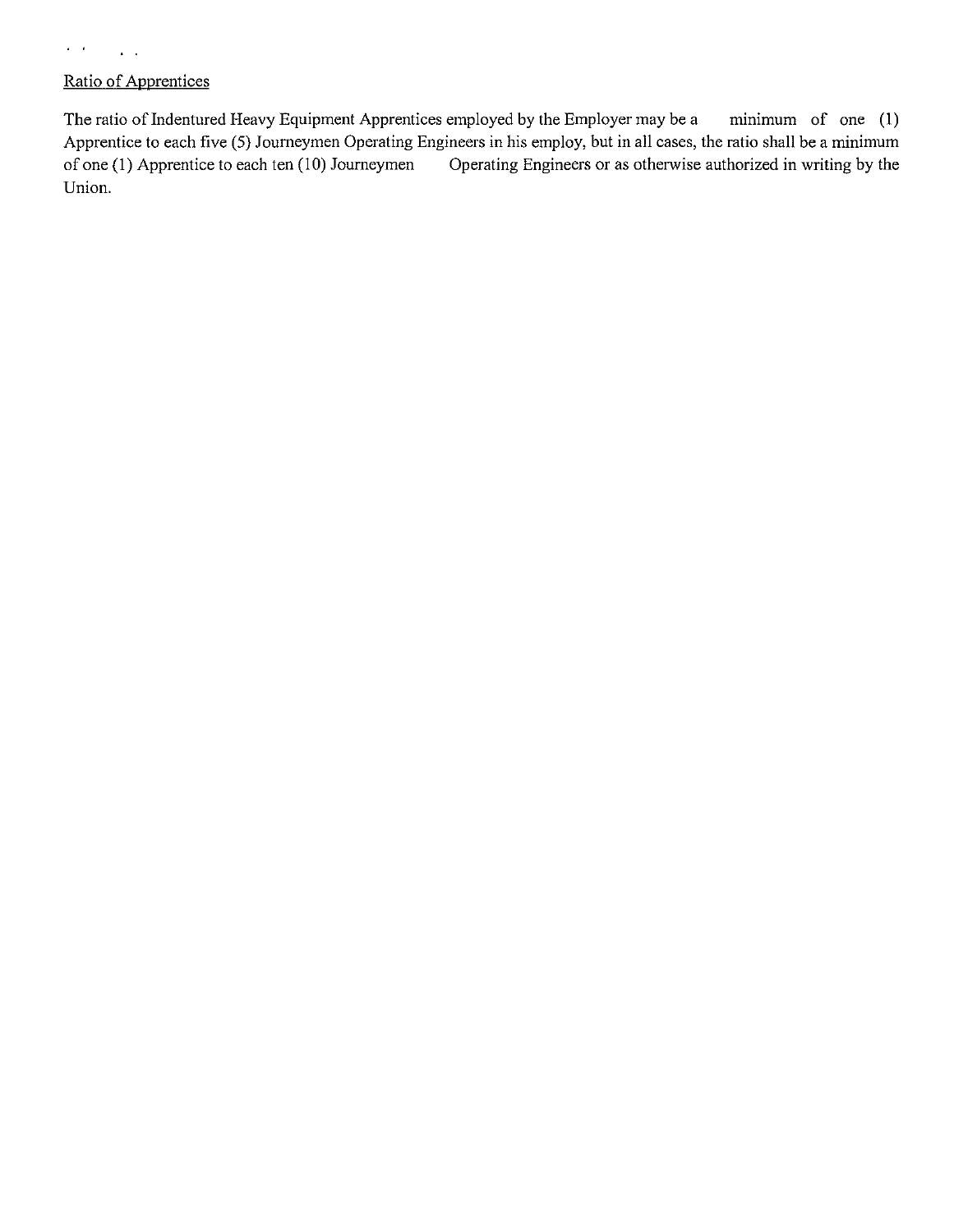IN WITNESS WHEREOF, each of the parties hereto has caused this Collective Agreement to be signed by its duly authorized representatives this  $\overline{d}$  of  $\overline{\mathcal{A}}$   $\overline{\mathcal{A}}$  , 20  $\overline{\mathsf{q}}$ ;

ONBEHALF OF THE EMPLOYER

BORSA BROS. HAULAGE & TRENCHING LTD.

Signature

 $\lambda = 0.5$ 

 $k = 1$ 

 $\mathsf{P}$  $5250$ 

Please Print Name and Title (Note: please complete date line above)

4625 Lloydtown Road Address

King, Ontario, L7B 0E3 City, Province, Postal Code

905-939-8401 or 905-939-2711 Telephone and Fax Number(s)

Borsal Borsalis, Com

Email Address

ON BEHALF OFTHEUNION

INTERNATIONAL UNION OF OPERATING ENGINEERS, LOCAL 793

Mike Gallagher, Business Manager

Joe Redshaw, President

Rick Kerr, Treasurer

Joe Dowdall, Vice-President

Brian Alexander, Recording-Corresponding Secretary

Recommended by: Shawn melear! Business Representative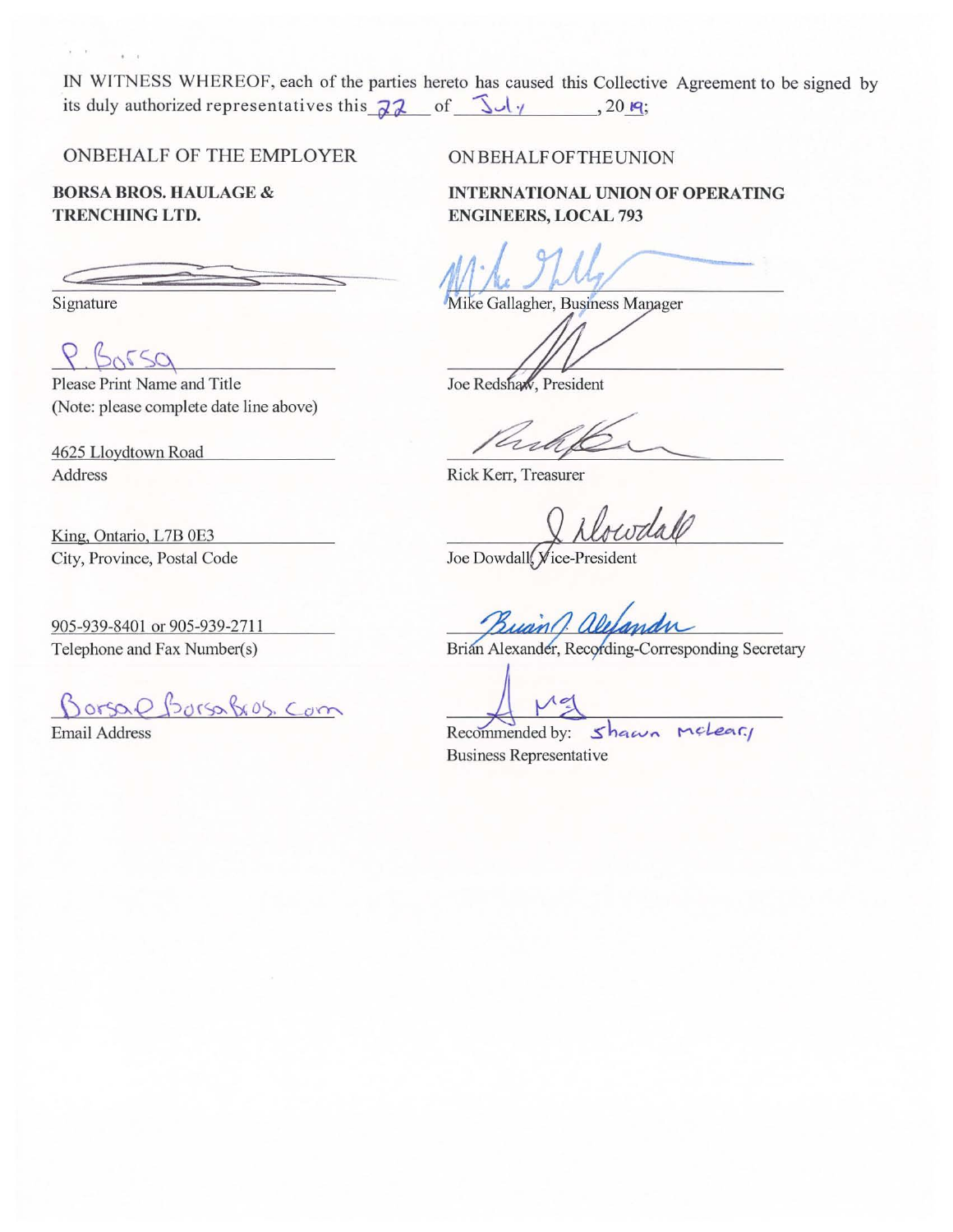# **SCHEDULE "A"**

The Employer shall pay the rates and make the remittances attached hereto.

# **Classification 1:**

Foundation excavation

Excavators, Gradall or similar equipments performing the above described work

|                       |         |        | Board area 8  |                 |        |             |         |
|-----------------------|---------|--------|---------------|-----------------|--------|-------------|---------|
| <b>Effective Date</b> | Wage    | V. pay | Pension       | Benefit         | W.dues | Training F. | Total   |
| May 1/18              | \$32.00 | \$3.20 | \$1.90        | \$3.30<br>$2\%$ |        | \$0.30      | \$40.70 |
| May 1/19              | \$32.86 | \$3.29 | \$1.90        | \$3.50          | $2\%$  | \$0.40      | \$41.95 |
| May 1/20              | \$33.81 | \$3.38 | \$1.90        | \$3.70          | $2\%$  | \$0.45      | \$43.24 |
| May 1/21              | \$34.90 | \$3.50 | \$1.90        | \$3.80          | 2%     | \$0.45      | \$44.55 |
|                       |         |        | Board area 9  |                 |        |             |         |
| <b>Effective Date</b> | Wage    | V. pay | Pension       | Benefit         | W.dues | Training F. | Total   |
| May 1/18              | \$31.06 | \$3.11 | \$1.90        | \$3.30          | 2%     | \$0.30      | \$39.67 |
| May 1/19              | \$31.93 | \$3.19 | \$1.90        | \$3.50          | $2\%$  | \$0.40      | \$40.92 |
| May 1/20              | \$32.88 | \$3.29 | \$1.90        | \$3.70          | 2%     | \$0.45      | \$42.22 |
| May 1/21              | \$33.97 | \$3.40 | \$1.90        | \$3.80          | 2%     | \$0.45      | \$43.52 |
|                       |         |        | Board area 18 |                 |        |             |         |
| <b>Effective Date</b> | Wage    | V. pay | Pension       | Benefit         | W.dues | Training F. | Total   |
| May 1/18              | \$30.78 | \$3.08 | \$1.90        | \$3.30          | 2%     | \$0.30      | \$39.36 |
| May 1/19              | \$31.65 | \$3.17 | \$1.90        | \$3.50          | 2%     | \$0.40      | \$40.62 |
| May 1/20              | \$32.59 | \$3.26 | \$1.90        | \$3.70          | 2%     | \$0.40      | \$41.90 |
| May 1/21              | \$33.69 | \$3.37 | \$1.90        | \$3.80          | 2%     | \$0.45      | \$43.21 |

Classification 2:

Finish grade to subgrade including back fill

Dozer, Grader or any other type of equipment perfonning the above described work.

|                       | Board area 8 |        |              |         |        |             |         |  |  |  |  |
|-----------------------|--------------|--------|--------------|---------|--------|-------------|---------|--|--|--|--|
| <b>Effective Date</b> | Wage         | V pay  | Pension      | Benefit | W.dues | Training F. | Total   |  |  |  |  |
| May $1/18$            | \$31.04      | \$2.48 | \$1.90       | \$3.30  | $2\%$  | \$0.30      | \$39.02 |  |  |  |  |
| May $1/19$            | \$31.34      | \$3.13 | \$1.90       | \$3.50  | 2%     | \$0.40      | \$40.27 |  |  |  |  |
| May $1/20$            | \$32.29      | \$3.23 | \$1.90       | \$3.70  | 2%     | \$0.45      | \$41.57 |  |  |  |  |
| May $1/21$            | \$33.38      | \$3.34 | \$1.90       | \$3.80  | 2%     | \$0.45      | \$42.87 |  |  |  |  |
|                       |              |        | Board area 9 |         |        |             |         |  |  |  |  |
| <b>Effective Date</b> | Wage         | V. pay | Pension      | Benefit | W.dues | Training F. | Total   |  |  |  |  |
| May 1/18              | \$30.05      | \$2.40 | \$1.90       | \$3.30  | 2%     | \$0.30      | \$37.95 |  |  |  |  |

May 1/19 | \$30.36 | \$3.04 | \$1.90 | \$3.50 | 2% | \$0.40 | \$39.20 May 1/20 | \$31.32 | \$3.13 | \$1.90 | \$3.70 | 2% | \$0.45 | \$40.50 May 1/21 | \$32.41 | \$3.24 | \$1.90 | \$3.80 | 2% | \$0.45 | \$41.80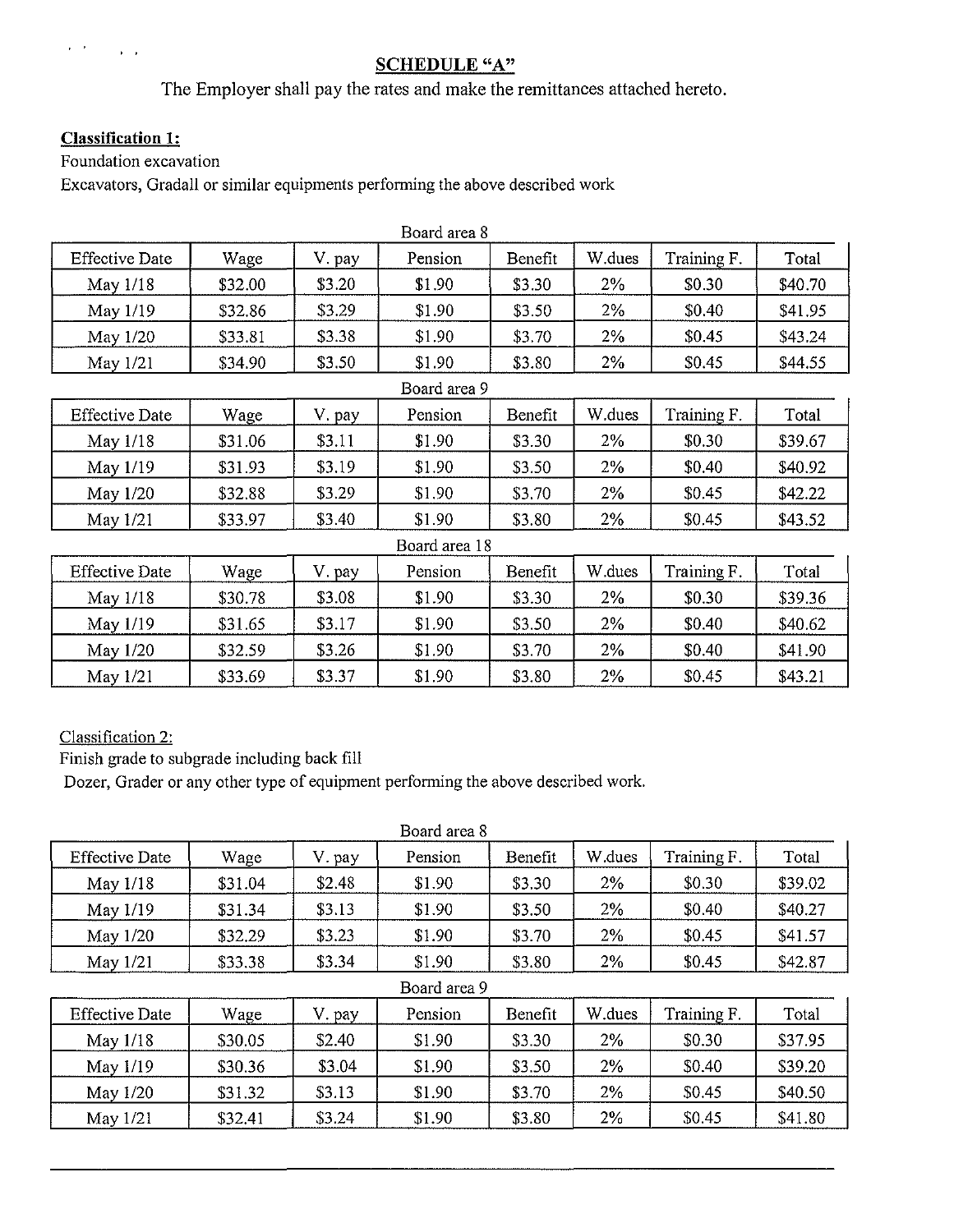# $\label{eq:2} \mathbf{z} = \mathbf{t}^{\top} \qquad \qquad \mathbf{z} = \mathbf{y}$

| <b>Effective Date</b> | Wage    | pay    | Pension | Benefit | W.dues | Training F. | Total   |
|-----------------------|---------|--------|---------|---------|--------|-------------|---------|
| May $1/18$            | \$29.80 | \$2.38 | \$1.90  | \$3.30  | 2%     | \$0.30      | \$37.68 |
| May $1/19$            | \$30.12 | \$3.01 | \$1.90  | \$3.50  | 2%     | \$0.40      | \$38.93 |
| May $1/20$            | \$31.07 | \$3.11 | \$1.90  | \$3.70  | $2\%$  | \$0.45      | \$40.23 |
| May $1/21$            | \$32.16 | \$3.22 | \$1.90  | \$3.80  | 2%     | \$0.45      | \$41.53 |

Classification 3:

General and rough subgrade work but not performing Bulk excavation:

Track loader, front end loader, excavator, dozer or any other type of equipment performing the above described work

|                       |         |        | Board area 8  |         |        |             |         |
|-----------------------|---------|--------|---------------|---------|--------|-------------|---------|
| <b>Effective Date</b> | Wage    | V. pay | Pension       | Benefit | W.dues | Training F. | Total   |
| May 1/18              | \$28.79 | \$2.30 | \$1.90        | \$3.30  | 2%     | \$0.30      | \$36.59 |
| May 1/19              | \$29.13 | \$2.91 | \$1.90        | \$3.50  | 2%     | \$0.40      | \$37.84 |
| May 1/20              | \$30.08 | \$3.01 | \$1.90        | \$3.70  | 2%     | \$0.45      | \$39.14 |
| May 1/21              | \$31.69 | \$3.17 | \$1.90        | \$3.80  | 2%     | \$0.45      | \$40.44 |
|                       |         |        | Board area 9  |         |        |             |         |
| <b>Effective Date</b> | Wage    | V. pay | Pension       | Benefit | W.dues | Training F. | Total   |
| May $1/18$            | \$27.80 | \$2.22 | \$1.90        | \$3.30  | 2%     | \$0.30      | \$35.52 |
| May 1/19              | \$28.15 | \$2.82 | \$1.90        | \$3.50  | 2%     | \$0.40      | \$36.77 |
| May 1/20              | \$29.11 | \$2.91 | \$1.90        | \$3.70  | 2%     | \$0.45      | \$38.07 |
| May 1/21              | \$30.20 | \$3.02 | \$1.90        | \$3.80  | 2%     | \$0.45      | \$39.37 |
|                       |         |        | Board area 18 |         |        |             |         |
| <b>Effective Date</b> | Wage    | V. pay | Pension       | Benefit | W.dues | Training F. | Total   |
| May $1/18$            | \$27.57 | \$2.21 | \$1.90        | \$3.30  | 2%     | \$0.30      | \$35.28 |
| May 1/19              | \$27.94 | \$2.79 | \$1.90        | \$3.50  | 2%     | \$0.40      | \$36.53 |
| May 1/20              | \$28.89 | \$2.89 | \$1.90        | \$3.70  | 2%     | \$0.45      | \$37.83 |
| May 1/21              | \$29.98 | \$3.00 | \$1.90        | \$3.80  | 2%     | \$0.45      | \$39.13 |

Classification 4:

General maintenance and garbage cleanup work

Industrial type of tractor with excavating attachment or any other type of equipment performing the above described work

| <b>Effective Date</b> | Wage    | V. pay | Pension | Benefit | W dues | Training F. | Total   |
|-----------------------|---------|--------|---------|---------|--------|-------------|---------|
| May 1/18              | \$26.52 | \$2.12 | \$1.90  | \$3.30  | 2%     | \$0.30      | \$34.14 |
| May 1/19              | \$26.90 | \$2.69 | \$1.90  | \$3.50  | 2%     | \$0.40      | \$35.39 |
| May 1/20              | \$27.86 | \$2.79 | \$1.90  | \$3.70  | 2%     | \$0.45      | \$36.70 |
| May $1/21$            | \$28.95 | \$2.90 | \$1.90  | \$3.80  | 2%     | \$0.45      | \$38.00 |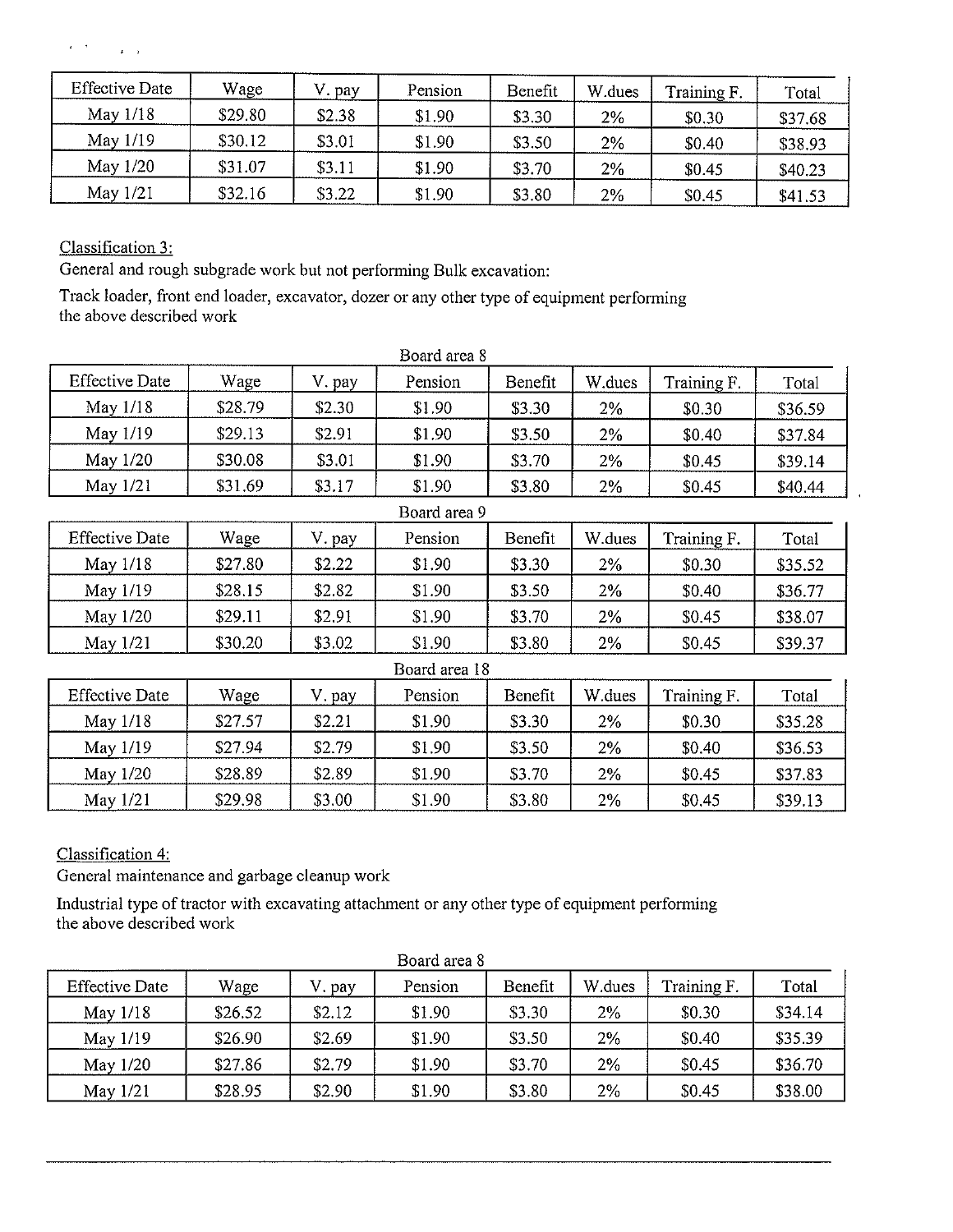| $F - 1$               | Board area 9 |        |               |         |        |             |         |  |  |  |
|-----------------------|--------------|--------|---------------|---------|--------|-------------|---------|--|--|--|
| <b>Effective Date</b> | Wage         | V. pay | Pension       | Benefit | W.dues | Training F. | Total   |  |  |  |
| May 1/18              | \$25.53      | \$2.04 | \$1.90        | \$3.30  | $2\%$  | \$0.30      | \$33.07 |  |  |  |
| May 1/19              | \$25.93      | \$2.59 | \$1.90        | \$3.50  | 2%     | \$0.40      | \$34.32 |  |  |  |
| May $1/20$            | \$26.88      | \$2.69 | \$1.90        | \$3.70  | 2%     | \$0.45      | \$35.62 |  |  |  |
| May $1/21$            | \$27.97      | \$2.80 | \$1.90        | \$3.80  | 2%     | \$0.45      | \$36.92 |  |  |  |
|                       |              |        | Board area 18 |         |        |             |         |  |  |  |
| <b>Effective Date</b> | Wage         | V. pay | Pension       | Benefit | W.dues | Training F. | Total   |  |  |  |
| May $1/18$            | \$25.28      | \$2.02 | \$1.90        | \$3.30  | 2%     | \$0.30      | \$32.80 |  |  |  |
| May 1/19              | \$25.69      | \$2.57 | \$1.90        | \$3.50  | 2%     | \$0.40      | \$34.05 |  |  |  |
| May 1/20              | \$26.64      | \$2.66 | \$1.90        | \$3.70  | 2%     | \$0.45      | \$35.35 |  |  |  |
| May 1/21              | \$27.73      | \$2.77 | \$1.90        | \$3.80  | 2%     | \$0.45      | \$36.65 |  |  |  |

 $\mathbb{Z}^2$ 

Classification 5:

 $\left\langle \hat{f}^{\dagger}\right\rangle _{0}=\left\langle \hat{f}^{\dagger}\right\rangle _{0}=\left\langle \hat{f}^{\dagger}\right\rangle _{0}=\left\langle \hat{f}^{\dagger}\right\rangle _{0}$ 

Clean up roads and site:

Skid Steer Loader, Industrial type of tractor with or without attachment, sweepers , or any other types of equipment performing the above described work

|                       |              |        | Board area 8 |         |        |             |         |  |  |
|-----------------------|--------------|--------|--------------|---------|--------|-------------|---------|--|--|
| <b>Effective Date</b> | Wage         | V. pay | Pension      | Benefit | W.dues | Training F. | Total   |  |  |
| May 1/18              | \$23.55      | \$1.88 | \$1.90       | \$3.30  | 2%     | \$0.30      | \$30.93 |  |  |
| May 1/19              | \$23.98      | \$2.40 | \$1.90       | \$3.50  | 2%     | \$0.40      | \$32.18 |  |  |
| May 1/20              | \$24.94      | \$2.49 | \$1.90       | \$3.70  | $2\%$  | \$0.45      | \$33.48 |  |  |
| May 1/21              | \$26.03      | \$2.60 | \$1.90       | \$3.80  | $2\%$  | \$0.45      | \$34.78 |  |  |
|                       | Board area 9 |        |              |         |        |             |         |  |  |
| <b>Effective Date</b> | Wage         | V. pay | Pension      | Benefit | W.dues | Training F. | Total   |  |  |
| May $1/18$            | \$22.57      | \$1.81 | \$1.90       | \$3.30  | $2\%$  | \$0.30      | \$29.88 |  |  |
| May 1/19              | \$23.03      | \$2.30 | \$1.90       | \$3.50  | 2%     | \$0.40      | \$31.13 |  |  |
| May 1/20              | \$23.98      | \$2.40 | \$1.90       | \$3.70  | 2%     | \$0.45      | \$32.43 |  |  |
| May 1/21              | \$25.07      | \$2.51 | \$1.90       | \$3.80  | $2\%$  | \$0.45      | \$33.73 |  |  |
|                       |              |        |              |         |        |             |         |  |  |
|                       |              |        |              |         |        |             |         |  |  |

| Board area 18         |         |        |         |         |        |             |         |  |  |  |
|-----------------------|---------|--------|---------|---------|--------|-------------|---------|--|--|--|
| <b>Effective Date</b> | Wage    | V. pay | Pension | Benefit | W.dues | Training F. | Total   |  |  |  |
| May $1/18$            | \$22.31 | \$1.78 | \$1.90  | \$3.30  | 2%     | \$0.30      | \$29.59 |  |  |  |
| May 1/19              | \$22.76 | \$2.28 | \$1.90  | \$3.50  | 2%     | \$0.40      | \$30.84 |  |  |  |
| May $1/20$            | \$23.72 | \$2.37 | \$1.90  | \$3.70  | 2%     | \$0.45      | \$32.14 |  |  |  |
| May $1/21$            | \$24.81 | \$2.48 | \$1.90  | \$3.80  | $2\%$  | \$0.45      | \$33.44 |  |  |  |